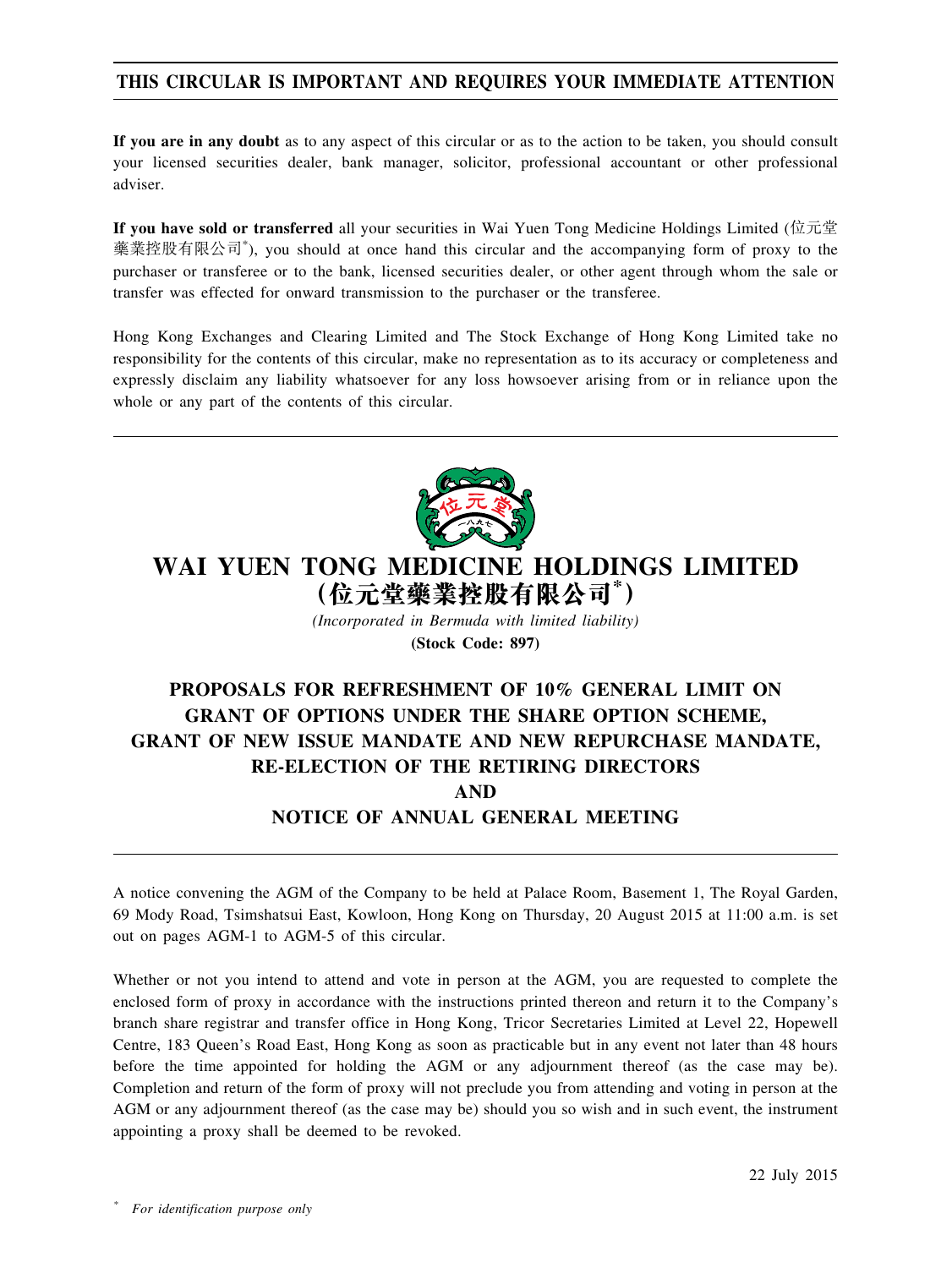## **CONTENTS**

## *Page*

|                                                                          | $\mathbf{1}$ |
|--------------------------------------------------------------------------|--------------|
| Letter from the Board                                                    |              |
|                                                                          | 5            |
|                                                                          | 6            |
| Grant of the New Issue Mandate and the New Repurchase Mandate            | $\tau$       |
|                                                                          | 8            |
|                                                                          | 9            |
|                                                                          | 9            |
|                                                                          | 10           |
| Appendix I – Explanatory statement on the New Repurchase Mandate         | $I-1$        |
| Appendix II - Details of the retiring Directors proposed for re-election | $II-1$       |
|                                                                          |              |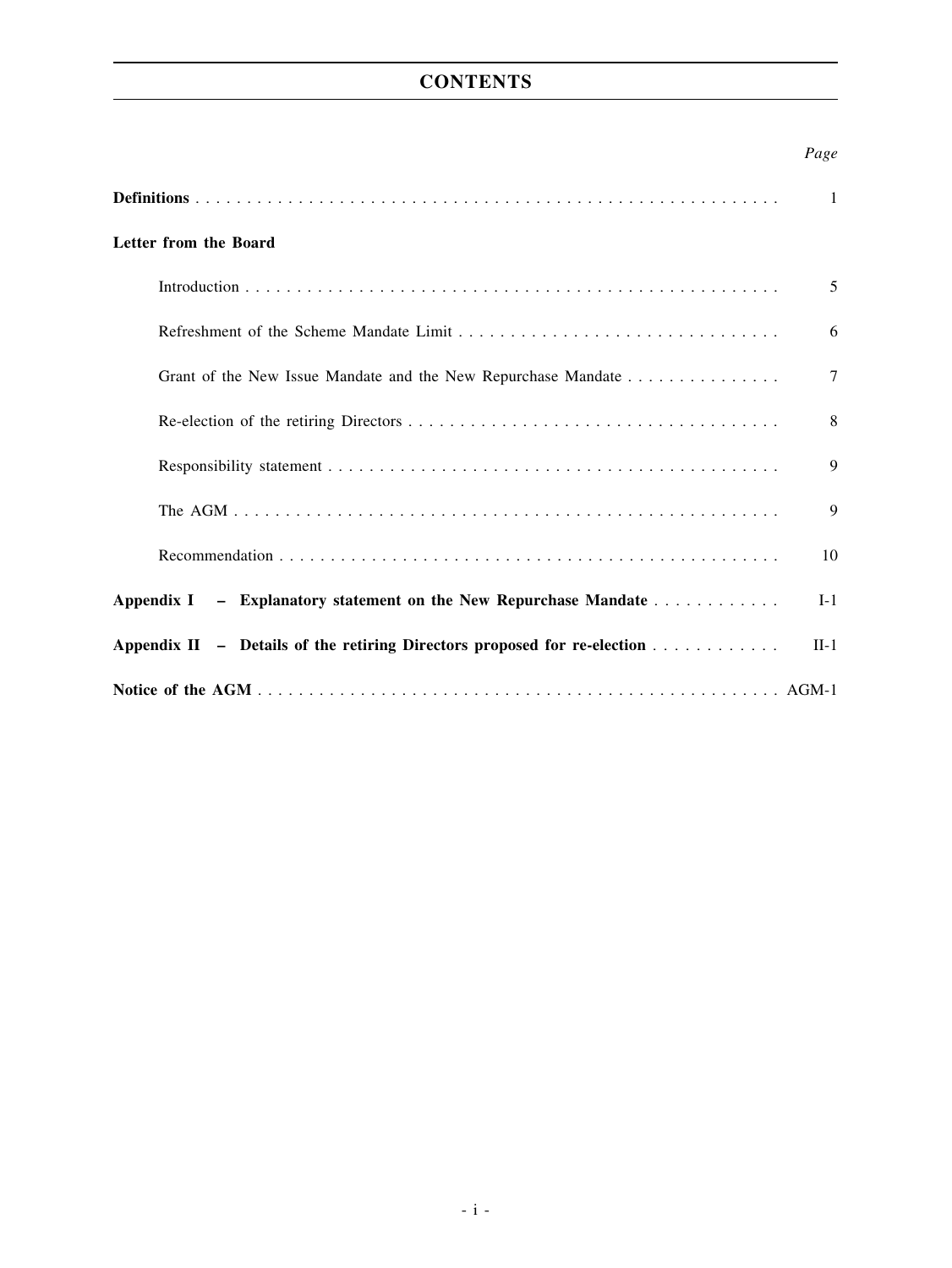*In this circular, the following expressions have the following meanings unless the context specifies otherwise:*

| "2003 Share Option Scheme"   | the share option scheme adopted by the Company pursuant to a<br>resolution passed by the Shareholders at the special general meeting<br>held on 18 September 2003 which had been terminated on 22<br>August 2013                                                                                                                                                                                                                                                                                                                |
|------------------------------|---------------------------------------------------------------------------------------------------------------------------------------------------------------------------------------------------------------------------------------------------------------------------------------------------------------------------------------------------------------------------------------------------------------------------------------------------------------------------------------------------------------------------------|
| "2013 Share Option Scheme"   | the existing share option scheme adopted by the Company pursuant<br>to a resolution passed by the Shareholders at the annual general<br>meeting held on 22 August 2013                                                                                                                                                                                                                                                                                                                                                          |
| "AGM"                        | the annual general meeting of the Company to be convened and<br>held at Palace Room, Basement 1, The Royal Garden, 69 Mody<br>Road, Tsimshatsui East, Kowloon, Hong Kong on Thursday, 20<br>August 2015 at 11:00 a.m. or at any adjournment thereof (as the<br>case may be) to consider and, if thought fit, approve, <i>inter alia</i> , (i)<br>the refreshment of the Scheme Mandate Limit; (ii) the grant of the<br>New Issue Mandate and the New Repurchase Mandate; and (iii) the<br>re-election of the retiring Directors |
| "Board"                      | the board of the Directors                                                                                                                                                                                                                                                                                                                                                                                                                                                                                                      |
| "Bye-law(s)"                 | the bye-laws of the Company                                                                                                                                                                                                                                                                                                                                                                                                                                                                                                     |
| "close associate(s)"         | has the meaning ascribed thereto under the Listing Rules                                                                                                                                                                                                                                                                                                                                                                                                                                                                        |
| "Company"                    | Wai Yuen Tong Medicine Holdings Limited (位元堂藥業控股有限<br>$\langle \hat{\mathbb{E}}^* \hat{\mathbb{E}}^* \rangle$ , an exempted company incorporated in Bermuda with<br>limited liability whose Shares are listed and traded on the main<br>board of the Stock Exchange (Stock Code: 897)                                                                                                                                                                                                                                           |
| "controlling shareholder(s)" | has the meaning ascribed thereto under the Listing Rules                                                                                                                                                                                                                                                                                                                                                                                                                                                                        |
| "core connected person(s)"   | has the meaning ascribed thereto under the Listing Rules                                                                                                                                                                                                                                                                                                                                                                                                                                                                        |
| "Director(s)"                | the director(s) of the Company                                                                                                                                                                                                                                                                                                                                                                                                                                                                                                  |

*\* For identification purpose only*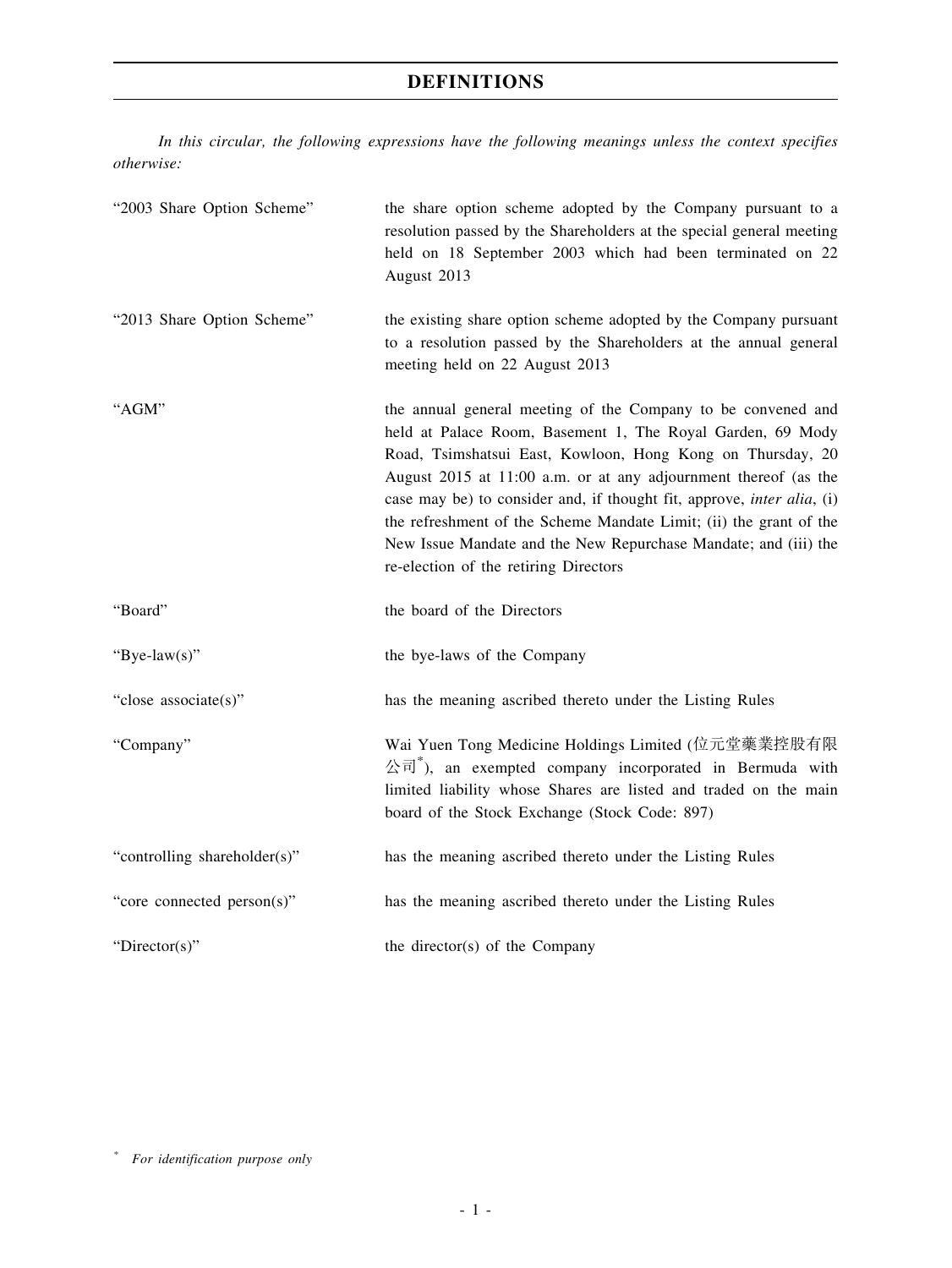| "Eligible Person(s)"      | means:                                                                                                                                                           |           |                                                                                                                                                                                                                                                                                                                                                                                                                                                                                            |  |
|---------------------------|------------------------------------------------------------------------------------------------------------------------------------------------------------------|-----------|--------------------------------------------------------------------------------------------------------------------------------------------------------------------------------------------------------------------------------------------------------------------------------------------------------------------------------------------------------------------------------------------------------------------------------------------------------------------------------------------|--|
|                           | (i)                                                                                                                                                              | (a)       | any director or proposed director (whether executive<br>or non-executive, including any independent non-<br>executive director), employee or proposed employee<br>(whether full time or part time) of, or                                                                                                                                                                                                                                                                                  |  |
|                           |                                                                                                                                                                  | (b)       | any individual for the time being seconded to work<br>for,                                                                                                                                                                                                                                                                                                                                                                                                                                 |  |
|                           |                                                                                                                                                                  |           | any member of the Group or any substantial shareholder or<br>any company controlled by a substantial shareholder; or                                                                                                                                                                                                                                                                                                                                                                       |  |
|                           | (ii)                                                                                                                                                             | Group; or | any holder of any securities issued by any member of the                                                                                                                                                                                                                                                                                                                                                                                                                                   |  |
|                           | (iii)                                                                                                                                                            |           | any person or entity that provides research, development or<br>other technological support or any advisory, consultancy,<br>professional or other services to any member of the Group;                                                                                                                                                                                                                                                                                                     |  |
|                           | and, shall include any company controlled by one or more persons<br>belonging to any of the above classes of participants                                        |           |                                                                                                                                                                                                                                                                                                                                                                                                                                                                                            |  |
| "Group"                   |                                                                                                                                                                  |           | the Company and its subsidiaries                                                                                                                                                                                                                                                                                                                                                                                                                                                           |  |
| "HK\$"                    |                                                                                                                                                                  |           | Hong Kong dollar(s), the lawful currency of Hong Kong                                                                                                                                                                                                                                                                                                                                                                                                                                      |  |
| "Hong Kong"               |                                                                                                                                                                  |           | the Hong Kong Special Administrative Region of the PRC                                                                                                                                                                                                                                                                                                                                                                                                                                     |  |
| "Latest Practicable Date" | 17 July 2015, being the latest practicable date prior to the printing<br>of this circular for ascertaining certain information for inclusion in<br>this circular |           |                                                                                                                                                                                                                                                                                                                                                                                                                                                                                            |  |
| "Listing Rules"           | Exchange                                                                                                                                                         |           | the Rules Governing the Listing of Securities on the Stock                                                                                                                                                                                                                                                                                                                                                                                                                                 |  |
| "New Issue Mandate"       | mandate)                                                                                                                                                         |           | a general and unconditional mandate proposed to be granted to the<br>Directors at the AGM to allot, issue and deal with additional Shares<br>and other securities up to a maximum of 20% of the aggregate<br>nominal amount of the share capital of the Company in issue as at<br>the date of passing of the relevant resolution(s) granting such<br>mandate (such mandate to be extended and added by the number of<br>Shares, if any, repurchased by the Company since the grant of such |  |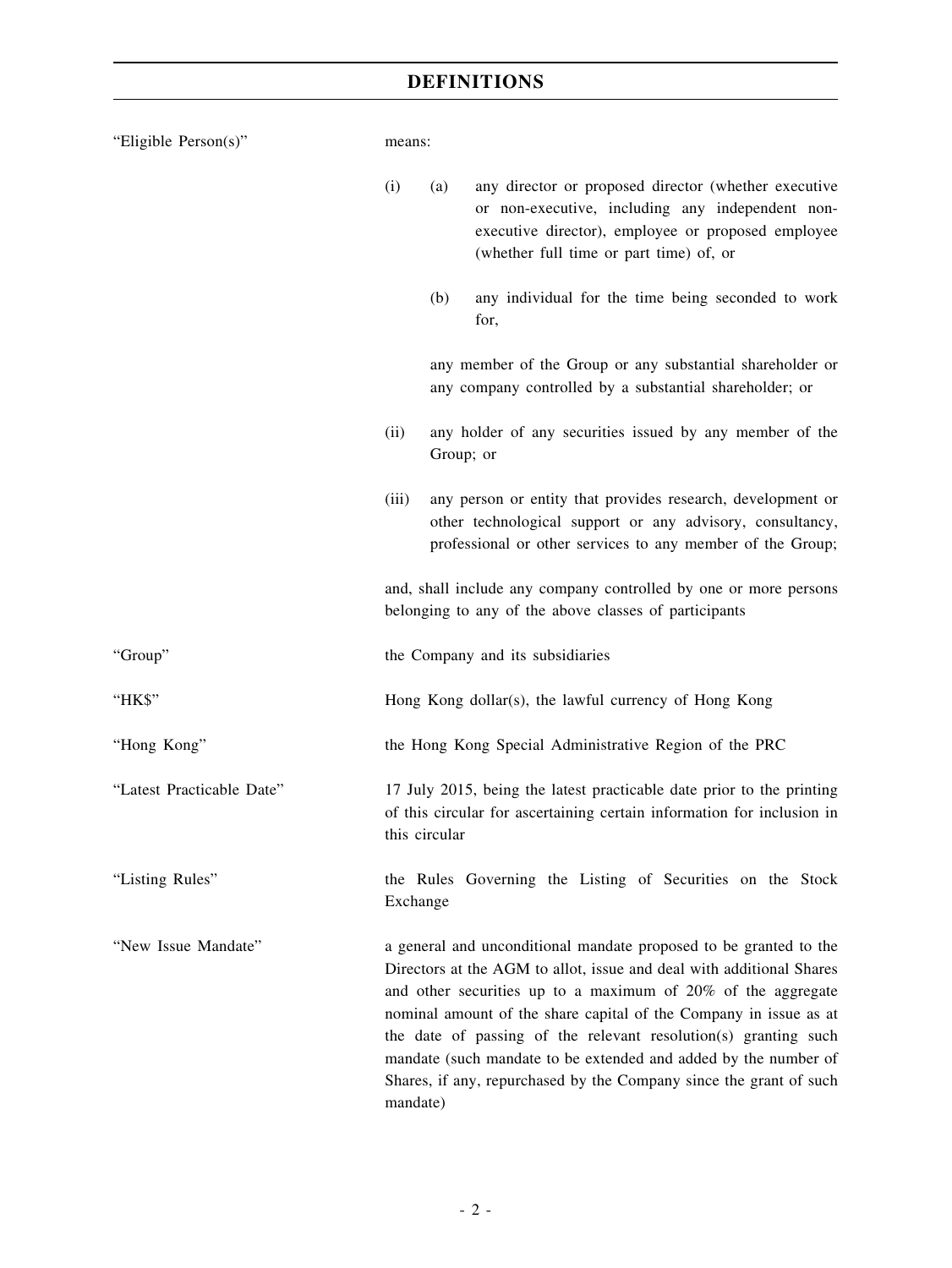| "New Issue Placing"      | the placing of 700 million Shares to not less than six independent<br>placees at a price of HK\$0.133 per Share pursuant to a placing<br>agreement entered into between the Company and Kingston<br>Securities Limited on 20 November 2014, details of which were<br>set out in the announcement of the Company dated 20 November<br>2014                                                          |
|--------------------------|----------------------------------------------------------------------------------------------------------------------------------------------------------------------------------------------------------------------------------------------------------------------------------------------------------------------------------------------------------------------------------------------------|
| "New Repurchase Mandate" | a general and unconditional mandate proposed to be granted to the<br>Directors at the AGM to exercise the powers of the Company to<br>repurchase Shares during the prescribed period on the Stock<br>Exchange up to a maximum of 10% of the aggregate nominal<br>amount of the share capital of the Company in issue as at the date<br>of passing of the relevant resolution granting such mandate |
| "PRC"                    | the People's Republic of China, which for the purpose of this<br>circular shall exclude Hong Kong, the Macau Special<br>Administrative Region of the People's Republic of China and<br>Taiwan                                                                                                                                                                                                      |
| "Rights Issue"           | the rights issue of $2,108,571,484$ rights Shares at the subscription<br>price of HK\$0.108 per rights Share completed by the Company on<br>19 May 2015, on the basis of one rights Share for every two<br>Shares, details of which were set out in the announcement and the<br>prospectus of the Company dated 26 March 2015 and 24 April<br>2015, respectively                                   |
| "Scheme Mandate Limit"   | the maximum number of Shares (being up to 10% of the Shares in<br>issue as at the date of the relevant general meeting) which may be<br>issued upon exercise of all Share Options to be granted under the<br>2013 Share Option Scheme as at the date of adoption of the 2013<br>Share Option Scheme                                                                                                |
| "SFO"                    | the Securities and Futures Ordinance (Chapter 571 of the Laws of<br>Hong Kong)                                                                                                                                                                                                                                                                                                                     |
| "Share $(s)$ "           | the ordinary share(s) of HK\$0.01 each in the share capital of the<br>Company                                                                                                                                                                                                                                                                                                                      |
| "Shareholder(s)"         | the holder(s) of the Share(s)                                                                                                                                                                                                                                                                                                                                                                      |
| "Share Option(s)"        | share option(s) granted or to be granted to the entitled persons to<br>subscribe for Share(s) under the 2003 Share Option Scheme, the<br>2013 Share Option Scheme and any other share option scheme(s) of<br>the Company                                                                                                                                                                           |
| "Stock Exchange"         | The Stock Exchange of Hong Kong Limited                                                                                                                                                                                                                                                                                                                                                            |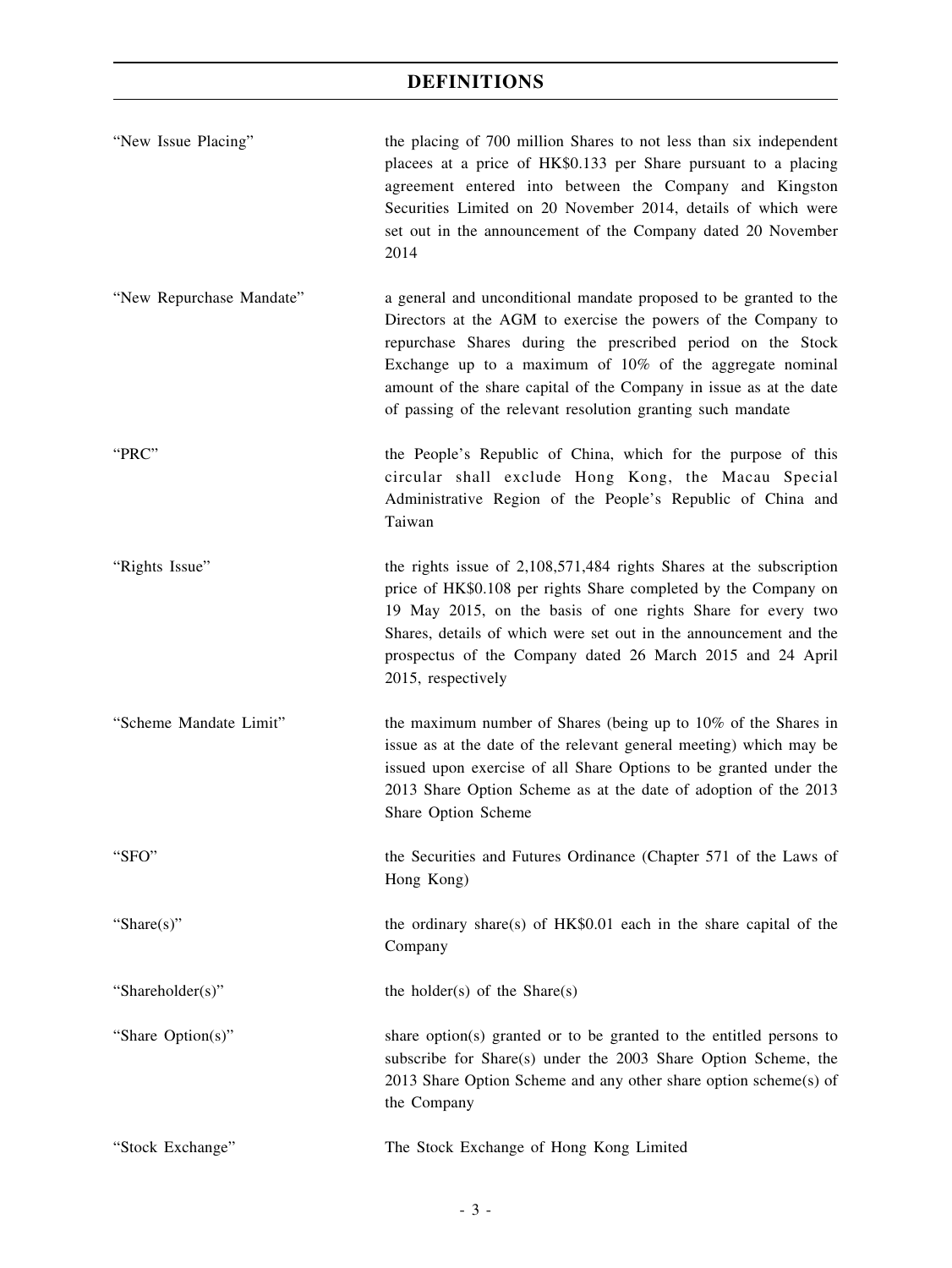| "subsidiary(ies)"                 | a subsidiary (ies) for the time being of the Company within the<br>meaning as ascribed thereto under the Companies Ordinance<br>(Chapter 622 of the Laws of Hong Kong)                                                                                                                                                                                                                                                                                                         |
|-----------------------------------|--------------------------------------------------------------------------------------------------------------------------------------------------------------------------------------------------------------------------------------------------------------------------------------------------------------------------------------------------------------------------------------------------------------------------------------------------------------------------------|
| "substantial shareholder(s)"      | has the meaning ascribed thereto under the Listing Rules                                                                                                                                                                                                                                                                                                                                                                                                                       |
| "Takeovers Code"                  | the Hong Kong Code on Takeovers and Mergers                                                                                                                                                                                                                                                                                                                                                                                                                                    |
| "Top-up Placing and Subscription" | the top-up placing and top-up subscription of 586 million Shares to<br>not less than six independent placees at a price of HK\$0.186 per<br>Share pursuant to a top-up placing and top-up subscription<br>agreement entered into between, <i>inter alia</i> , the Company, Wang<br>On Group and Kingston Securities Limited on 20 August 2014,<br>details of which were set out in the joint announcement issued by<br>the Company and Wang On Group Limited on 20 August 2014 |
| "Wang On Group"                   | Wang On Group Limited (宏安集團有限公司) <sup>*</sup> , together with its<br>subsidiaries and parties acting in concert with it (as defined under<br>the Takeovers Code), the substantial shareholder of the Company<br>whose shares are listed on the main board of the Stock Exchange<br>(Stock Code: 1222)                                                                                                                                                                          |
| $\lq\lq q_0$                      | per cent.                                                                                                                                                                                                                                                                                                                                                                                                                                                                      |

*<sup>\*</sup> For identification purpose only*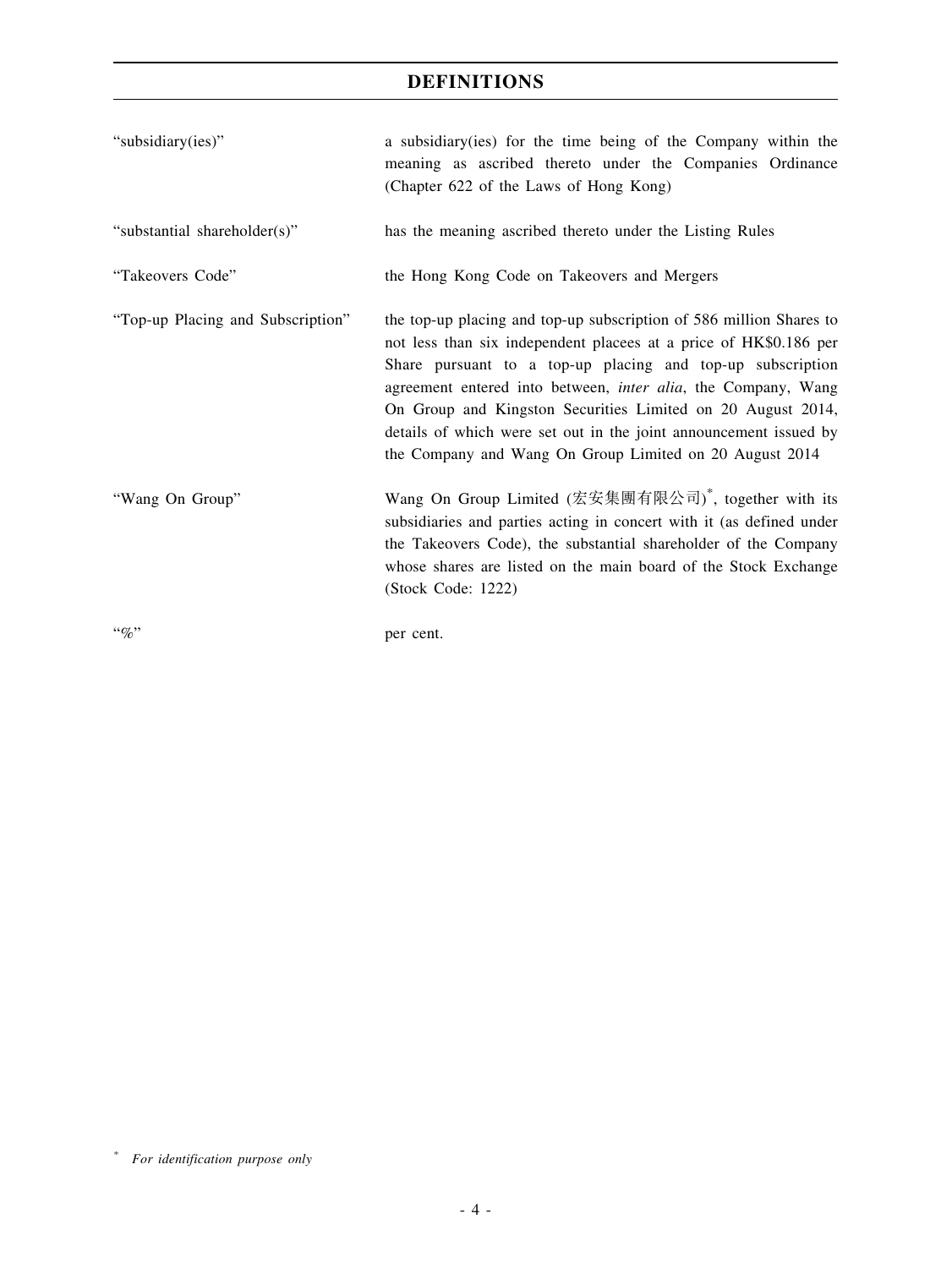

# **WAI YUEN TONG MEDICINE HOLDINGS LIMITED (位元堂藥業控股有限公司\* )**

*(Incorporated in Bermuda with limited liability)* **(Stock Code: 897)**

*Executive Directors:* Mr. Tang Ching Ho, *JP (Chairman)* Mr. Chan Chun Hong, Thomas *(Managing Director)* Ms. Tang Mui Fun

*Independent non-executive Directors:* Mr. Leung Wai Ho, *MH* Mr. Siu Man Ho, Simon Mr. Cho Wing Mou Mr. Li Ka Fai, David

*Registered office:* Clarendon House 2 Church Street Hamilton HM 11 Bermuda

*Head office and principal place of business:* 5/F., Wai Yuen Tong Medicine Building 9 Wang Kwong Road Kowloon Bay Kowloon Hong Kong

22 July 2015

*To the Shareholders and, for information purpose only, the holders of the Share Options*

Dear Sir or Madam,

## **PROPOSALS FOR REFRESHMENT OF 10% GENERAL LIMIT ON GRANT OF OPTIONS UNDER THE SHARE OPTION SCHEME, GRANT OF NEW ISSUE MANDATE AND NEW REPURCHASE MANDATE, RE-ELECTION OF THE RETIRING DIRECTORS AND NOTICE OF ANNUAL GENERAL MEETING**

#### **INTRODUCTION**

The purpose of this circular is to provide you with information and to seek your approval, *inter alia*, on (i) the refreshment of the Scheme Mandate Limit; (ii) the grant of the New Issue Mandate and the New Repurchase Mandate; and (iii) the re-election of the retiring Directors. A notice of the AGM containing the resolutions to be proposed at the AGM is set out on pages AGM-1 to AGM-5 of this circular.

*\* For identification purpose only*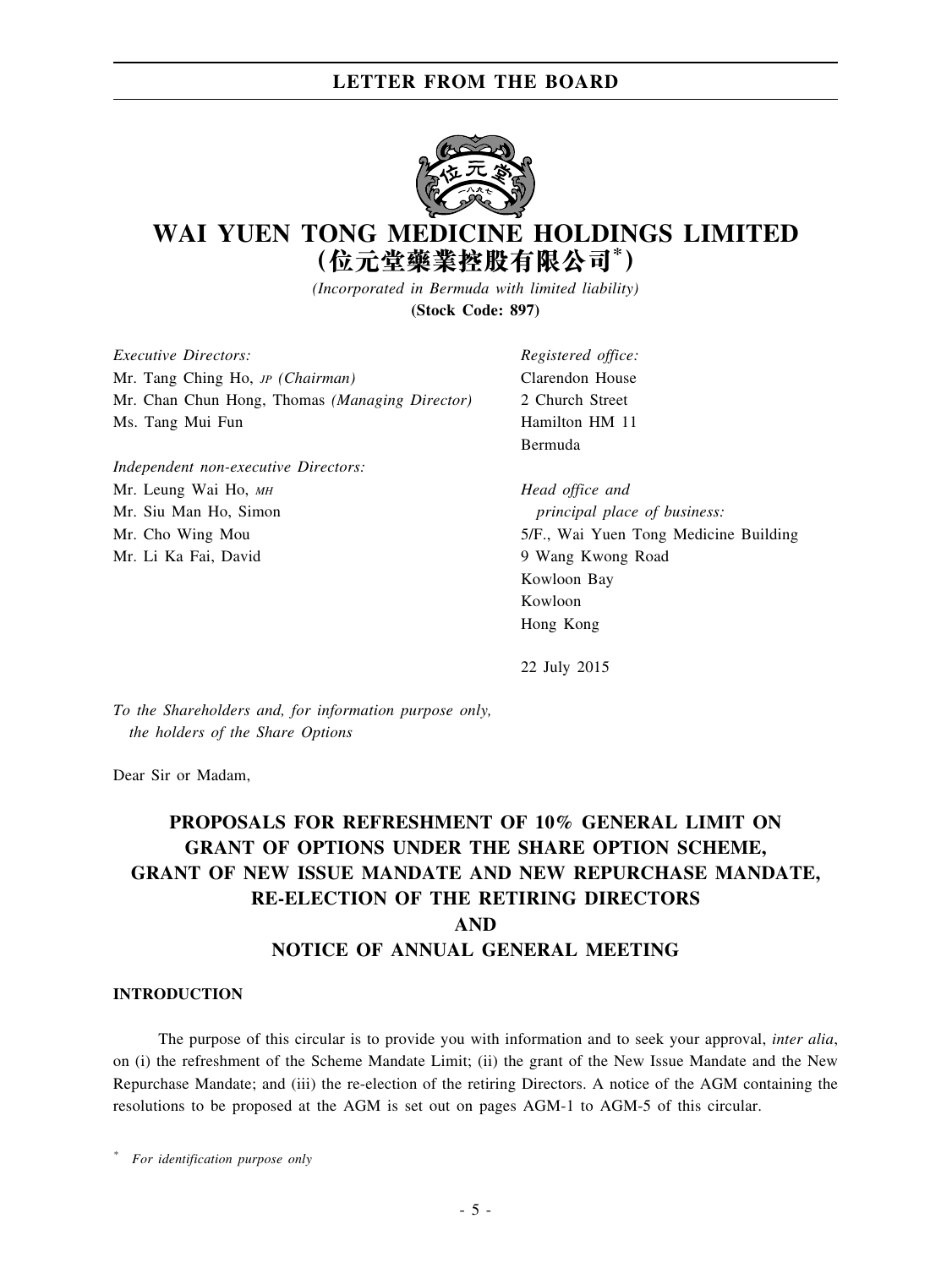#### **REFRESHMENT OF THE SCHEME MANDATE LIMIT**

The 2003 Share Option Scheme was terminated on 22 August 2013, thereafter, no further Share Options were granted under the 2003 Share Option Scheme. However, the Share Options granted remain unexpired subsequent to the expiration of the 2003 Share Option Scheme and shall continue to be exercisable in accordance with their terms of issue. As at the Latest Practicable Date, outstanding Share Options carrying rights to subscribe for 1,077,434 Shares remain unexercised under the 2003 Share Option Scheme (representing approximately 0.02% of the existing issued share capital of the Company if all such Share Options are exercised).

The 2013 Share Option Scheme has been adopted by the Shareholders at the annual general meeting held on 22 August 2013 in accordance with the requirements set out in Chapter 17 of the Listing Rules. The purpose of the 2013 Share Option Scheme is to enable the Group to grant Share Options to the selected Eligible Persons as incentives or rewards to their contribution and potential contribution to the Group. The total number of Shares which may be issued upon exercise of all Share Options to be granted under the 2013 Share Option Scheme and any other schemes shall not in aggregate exceed 10% of the total number of Shares in issue on the date of adoption of the 2013 Share Option Scheme (i.e. 293,114,296 Shares, representing approximately 10% of the total number of Shares in issue on 22 August 2013). Share Options previously granted, outstanding, cancelled, lapsed or exercised in accordance with the terms of the 2013 Share Option Scheme and any other share option schemes of the Company are not counted for the purpose of calculating the Scheme Mandate Limit as refreshed. Notwithstanding the above, the total number of Shares which may be issued upon exercise of all outstanding Share Options granted and yet to be exercised under the 2013 Share Option Scheme and any other share option schemes of the Company must not exceed 30% of the nominal amount of share capital of the Company in issue from time to time.

Immediately upon completion of (i) the Top-up Placing and Subscription of 586 million Shares on 28 August 2014, as detailed in the Company's announcement dated 20 August 2014; (ii) the New Issue Placing of 700 million Shares on 4 December 2014, as detailed in the Company's announcement dated 20 November 2014; and (iii) the Rights Issue of 2,108,571,484 rights Shares on 19 May 2015, as detailed in the Company's announcement and prospectus dated 26 March 2015 and 24 April 2015, respectively, the total number of issued Shares has been substantially increased to 6,325,714,453.

As at the Latest Practicable Date, the number of Share Options that can be granted under the 2013 Share Option Scheme remained as 293,114,296 Shares since no Share Option was granted subsequent to the date of adoption of the 2013 Share Option Scheme. Therefore, no Share Option was outstanding under the 2013 Share Option Scheme. Although the Company has 293,114,296 Share Options that can be granted under the 2013 Share Option Scheme (representing approximately 4.6% of the existing issued share capital of the Company if all such Share Options are granted and exercised), in view of the substantial increase of issued share capital of the Company subsequent to the date of adoption of the 2013 Share Option Scheme (mainly due to the Top-up Placing and Subscription, the New Issue Placing and the Rights Issue), the Board considers that it is appropriate to refresh the Scheme Mandate Limit so as to allow the Company to restore the available number of Share Options to sufficient level (after being diluted by the substantial increase of the issued share capital of the Company as aforesaid) and to maintain the flexibility to grant Share Options under the 2013 Share Option Scheme to reward Eligible Persons in recognition of their contributions to the Group.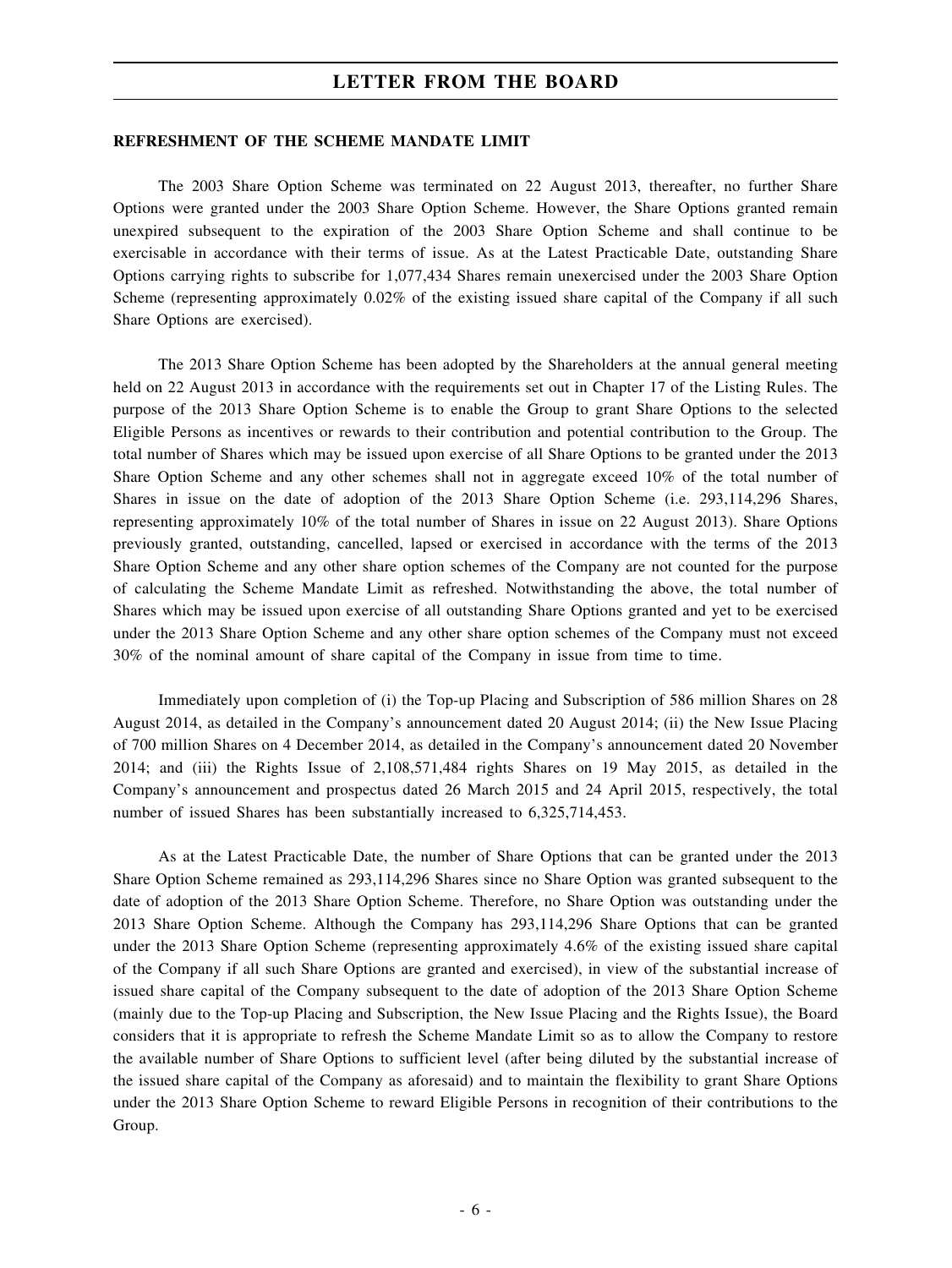Assuming that (i) no Shares are/will be issued or repurchased by the Company from the Latest Practicable Date up to the date of the AGM; and (ii) the refreshment of the Scheme Mandate Limit is approved by the Shareholders at the AGM, the Company will have 6,325,714,453 Shares in issue as at the date of the AGM, the refreshed Scheme Mandate Limit will allow the Company to issue under the 2013 Share Option Scheme a maximum of 632,571,445 Shares. In view of the aforesaid, the Directors believe that it is in the interest of the Company to refresh the Scheme Mandate Limit.

#### **Conditions**

The refreshment of the Scheme Mandate Limit is conditional upon:

- (a) the passing of an ordinary resolution by the Shareholder at the AGM to approve, among other things, the refreshment of the Scheme Mandate Limit; and
- (b) the Listing Committee of the Stock Exchange granting the approval of the listing of, and permission to deal in, 10% of the issued share capital of the Company at the date of approval of the refreshment of the Scheme Mandate Limit which may be issued upon exercise of any Share Option granted under the refreshed Scheme Mandate Limit.

#### **Application for listing**

Application will be made to the Stock Exchange for the approval of the listing of, and permission to deal in, any Shares, representing 10% of the nominal amount of share capital of the Company in issue as at the date of the AGM, which may fall to be issued upon the exercise of any Share Options that may be granted under the refreshed Scheme Mandate Limit.

#### **GRANT OF THE NEW ISSUE MANDATE AND THE NEW REPURCHASE MANDATE**

At the Company's last annual general meeting held on 16 July 2014, the Directors were granted (i) a general mandate to allot, issue and deal with Shares or any securities with an aggregate value of not exceeding 20% of the aggregate nominal amount of the issued share capital of the Company as at 16 July 2014 (equivalent to the aggregate nominal amount of HK\$5,862,285.93 divided into 586,228,593 Shares with a nominal value of HK\$0.01 each) (the "**2014 General Mandate**"); and (ii) a general mandate to repurchase Shares up to a maximum 10% of the aggregate nominal amount of the issued share capital of the Company as at 16 July 2014 (equivalent to the aggregate nominal amount of HK\$2,931,142.96 dividend into 293,114,296 Shares with a nominal value of HK\$0.01 each) (the "**2014 Repurchase Mandate**").

Immediately following completion of the Top-up Placing and Subscription, the 2014 General Mandate granted to the Directors had almost been fully utilised and the issued share capital had been increased by 586 million Shares. Despite the 2014 Repurchase Mandate had not been utilised, the Company refreshed the 2014 General Mandate and the 2014 Repurchase Mandate at the special general meeting held on 9 October 2014 to grant general mandates to the Directors (i) to allot, issue and deal with Shares or other securities up to a maximum of 20% of the aggregate nominal amount of the issued share capital of the Company as at 9 October 2014 (equivalent to the then aggregate nominal amount of HK\$7,034,285.93 divided into 703,428,593 Shares) (the "**Existing General Mandate**"); and (ii) to repurchase Shares and other securities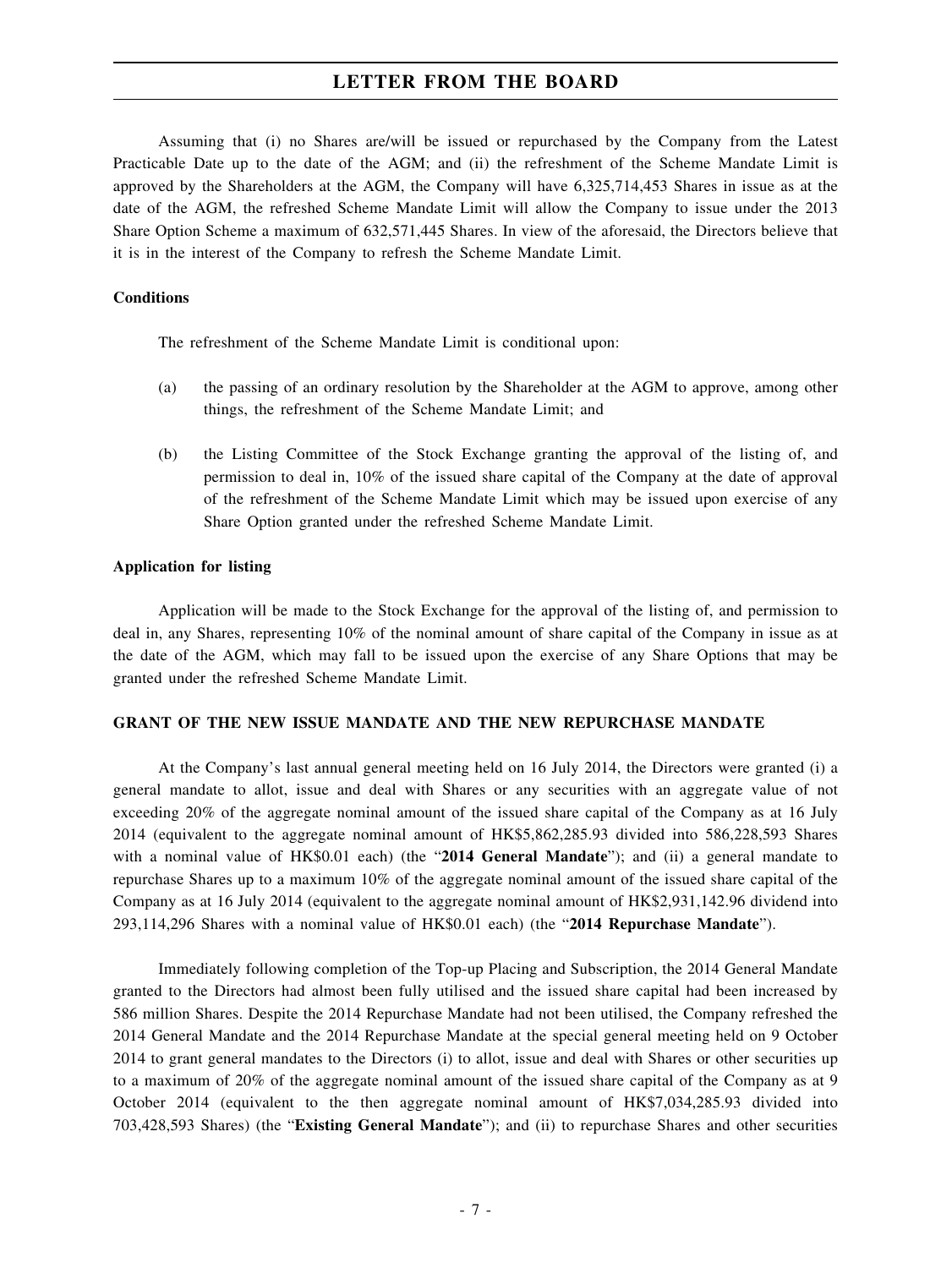up to a maximum of 10% of the issued share capital of the Company as at 9 October 2014 (equivalent to the then aggregate nominal amount of HK\$3,517,142.96 divided into 351,714,296 Shares) (the "**Existing Repurchase Mandate**").

Upon completion of the New Issue Placing taking place on 4 December 2014, the Existing General Mandate had almost been fully utilised. As at the Latest Practicable Date, the Existing Repurchase Mandate had yet been utilised and, together with the unutilised Existing General Mandate, would expire at the conclusion of the AGM.

To facilitate future allotment and issue of Shares by the Directors on behalf of the Company, the Directors will seek the approval of the Shareholders for the grant of:–

- (a) the New Issue Mandate;
- (b) the New Repurchase Mandate; and
- (c) if the New Issue Mandate is granted, a general mandate to add the aggregate number of Shares repurchased by the Company under the New Repurchase Mandate to the New Issue Mandate, subject to a maximum of 10% of the issued share capital of the Company as at the date of passing of the relevant resolution.

As at the Latest Practicable Date, the total number of Shares in issue was 6,325,714,453 Shares. Upon the passing of the relevant resolutions at the AGM and assuming no further Shares are/will be issued and/or repurchased by the Company between the Latest Practicable Date and the date of the AGM, the Company would be allowed (i) pursuant to the New Issue Mandate to allot, issue and deal with 1,265,142,890 Shares, representing 20% of the issued share capital of the Company as at the date of passing of the relevant resolution; and (ii) pursuant to the New Repurchase Mandate to repurchase 632,571,445 Shares, representing 10% of the issued share capital of the Company as at the date of passing of the relevant resolution. The Directors have no immediate plans to allot and issue any Shares under the New Issue Mandate.

An explanatory statement giving certain information in respect of the New Repurchase Mandate as required under the Listing Rules to be included in this circular is set out in Appendix I to this circular.

#### **RE-ELECTION OF THE RETIRING DIRECTORS**

The Board currently consists of seven Directors, namely Mr. Tang Ching Ho, Mr. Chan Chun Hong, Thomas and Ms. Tang Mui Fun, as the executive Directors, and Mr. Leung Wai Ho, Mr. Siu Man Ho, Simon, Mr. Cho Wing Mou and Mr. Li Ka Fai, David, as the independent non-executive Directors.

In accordance with Bye-law 87 of the Bye-laws, Mr. Tang Ching Ho, Ms. Tang Mui Fun and Mr. Cho Wing Mou will retire as Directors by rotation at the AGM and, being eligible, offer themselves for reelection. Mr. Cho Wing Mou had served the Company as independent non-executive Director for more than nine years and pursuant to the Corporate Governance Code under Appendix 14 to the Listing Rules, his further appointment as independent non-executive Director should be subject to a separate resolution to be approved by the Shareholders. Nonetheless, the Company believes that Mr. Cho Wing Mou can still independently express opinions on the affairs and contribute to the growth of the Group for the reason that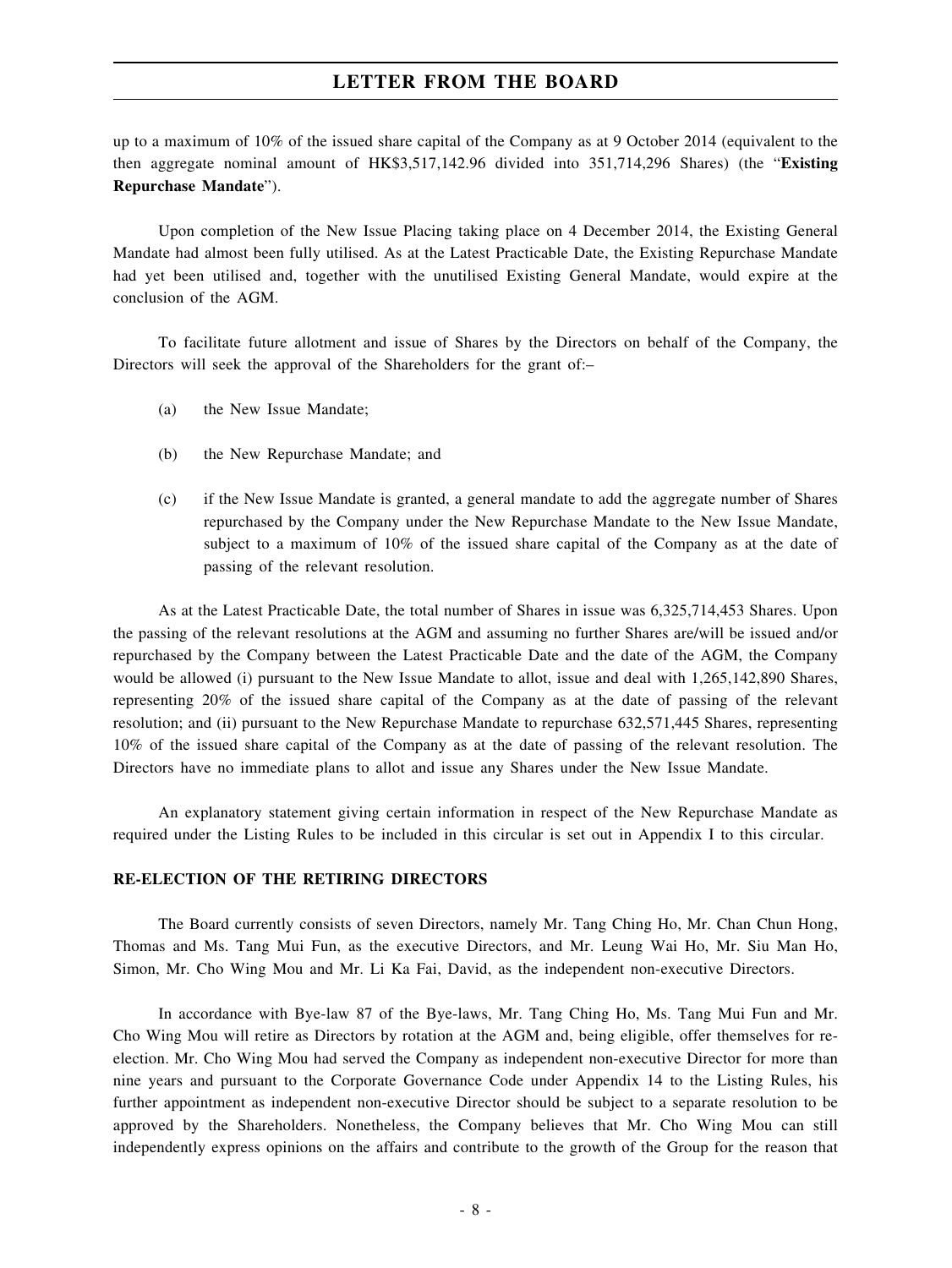Mr. Cho has been continuously meeting the independence guidelines set out in Rule 3.13 of the Listing Rules and has not involved in any daily operations and management of the Group. Biographical details of each of Mr. Tang Ching Ho, Ms. Tang Mui Fun and Mr. Cho Wing Mou required to be disclosed pursuant to the Listing Rules are set out in Appendix II to this circular.

If a valid notice from a Shareholder to propose a person to stand for election as a Director at the AGM is received in accordance with the Bye-laws after the printing of this circular, the Company will issue a supplemental circular to inform Shareholders of the details of such additional candidate(s) proposed.

#### **RESPONSIBILITY STATEMENT**

This circular, for which the Directors collectively and individually accept full responsibility, includes particulars given in compliance with the Listing Rules for the purpose of giving information with regard to the Group. The Directors, having made all reasonable enquiries, confirm that to the best of their knowledge and belief the information contained in this circular is accurate and complete in all material respects and not misleading or deceptive, and there are no other matters the omission of which would make any statement herein or this circular misleading.

#### **THE AGM**

A notice of the AGM, which is convened for the purpose of considering and, if thought fit, approving, among other things, (i) the refreshment of the Scheme Mandate Limit; (ii) the grant of the New Issue Mandate and the New Repurchase Mandate; and (iii) the re-election of the retiring Directors is set out on pages AGM-1 to AGM-5 of this circular.

The Directors are not aware of any Shareholder who is required to abstain from voting at the AGM. Pursuant to Rule 13.39(4) of the Listing Rules and/or the Bye-laws, the voting on all proposed resolutions set out in the notice of the AGM will be taken by way of a poll and an announcement on the poll results will be published by the Company on the websites of the Stock Exchange and the Company in the manner prescribed under Rule 13.39(5) of the Listing Rules after the AGM.

A form of proxy for use by the Shareholders at the AGM is enclosed with this circular. Whether or not you intend to attend and vote in person at the AGM, you are requested to complete the enclosed form of proxy in accordance with the instructions printed thereon and return it to the Company's branch share registrar and transfer office in Hong Kong, Tricor Secretaries Limited at Level 22, Hopewell Centre, 183 Queen's Road East, Hong Kong as soon as practicable but in any event not later than 48 hours before the time appointed for holding the AGM or any adjournment thereof (as the case may be). Completion and return of the form of proxy will not preclude you from attending and voting in person at the AGM or any adjournment thereof (as the case may be) should you so wish and in such event, the instrument appointing a proxy shall be deemed to be revoked.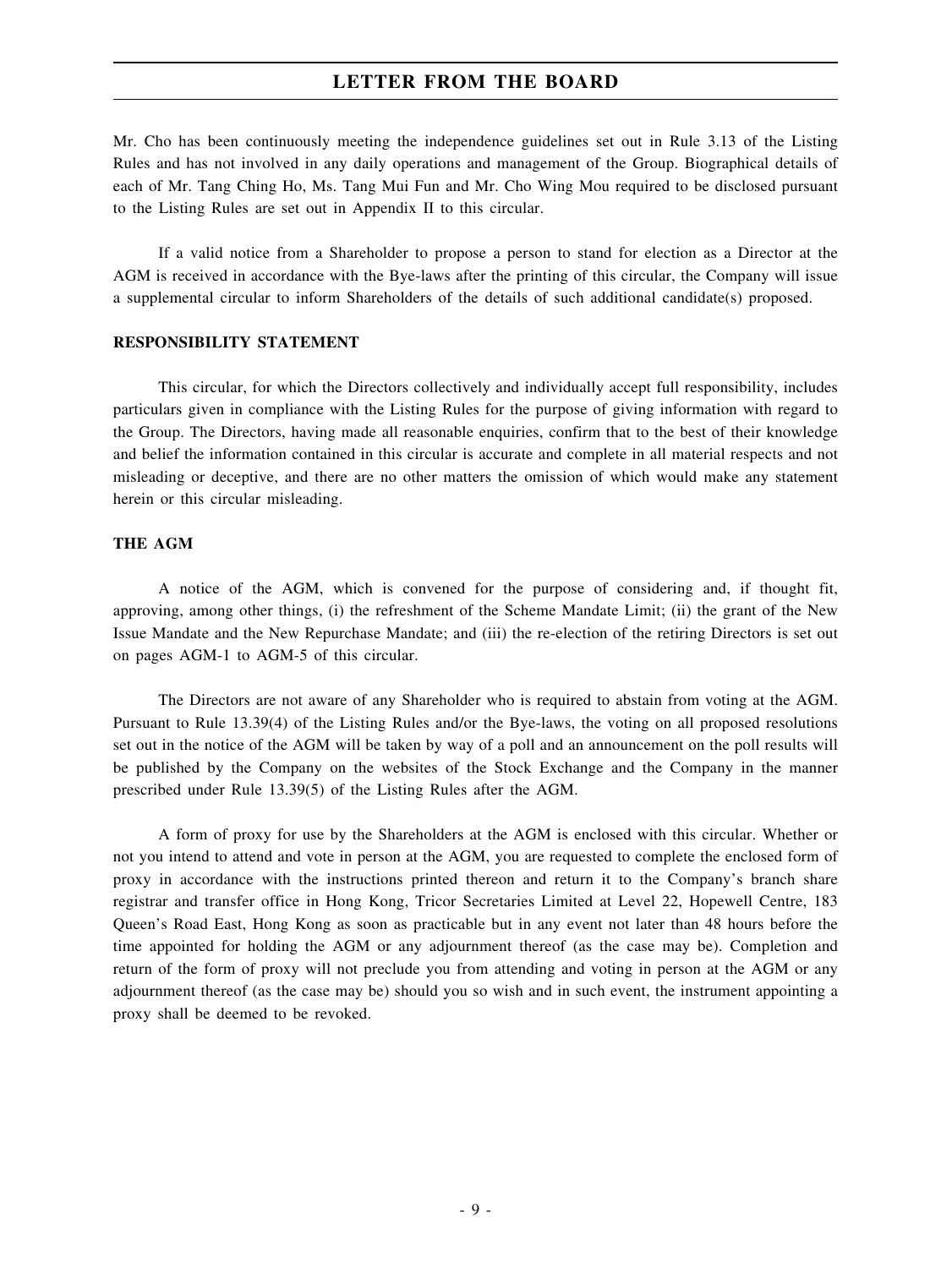#### **RECOMMENDATION**

The Directors are of the opinion that (i) the refreshment of the Scheme Mandate Limit; (ii) the grant of the New Issue Mandate and the New Repurchase Mandate; and (iii) the re-election of the retiring Directors are in the interests of the Company and the Shareholders as a whole and, accordingly, the Directors recommend all Shareholders to vote in favour of the resolutions set out in the notice of the AGM contained herein.

> Yours faithfully, For and on behalf of the Board **Wai Yuen Tong Medicine Holdings Limited (位元堂藥業控股有限公司**\* ) **Tang Ching Ho** *Chairman*

*<sup>\*</sup> For identification purpose only*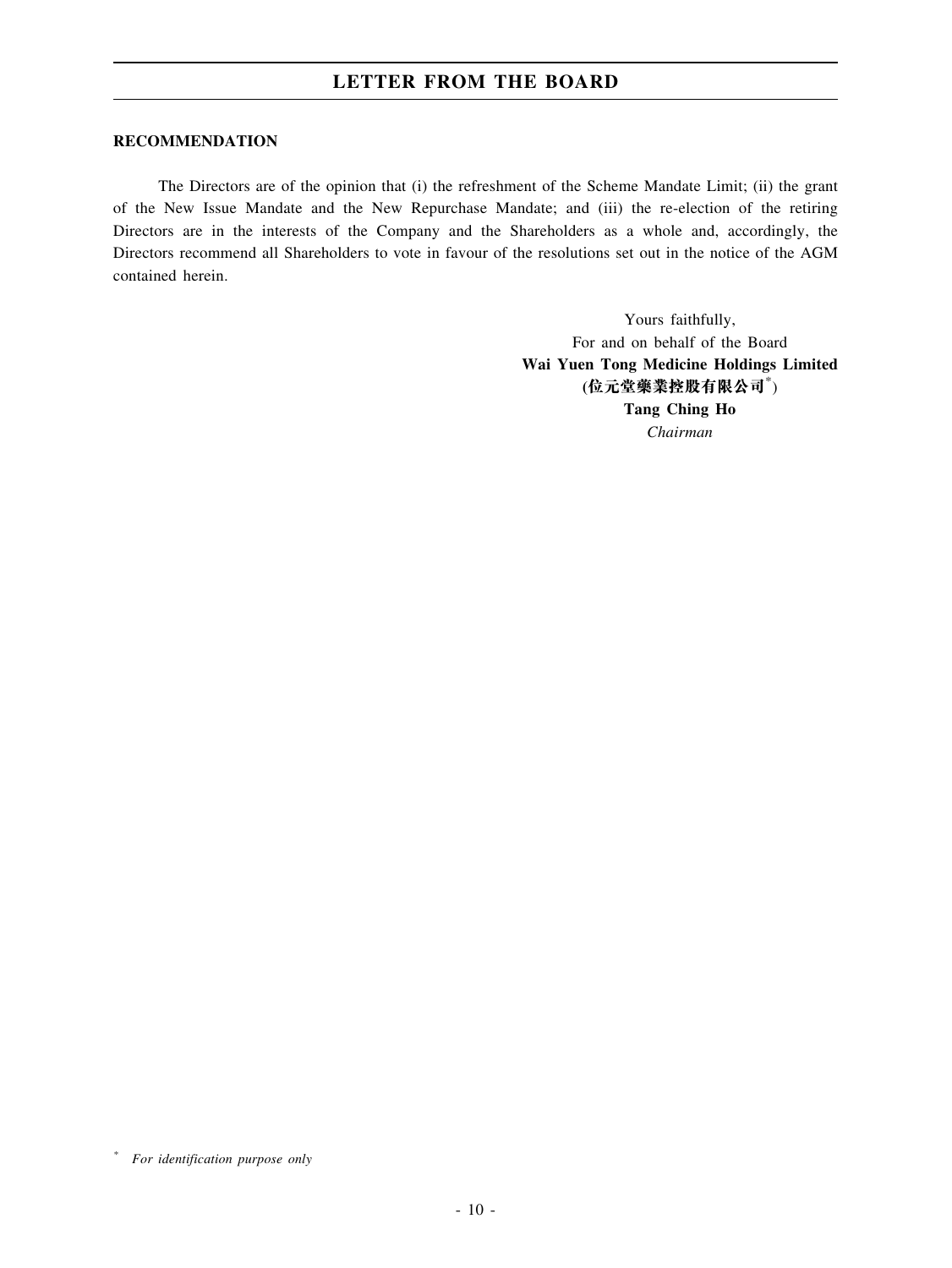## **APPENDIX I EXPLANATORY STATEMENT ON THE NEW REPURCHASE MANDATE**

*This Appendix serves as an explanatory statement as required by the Listing Rules to provide the requisite information to you for your consideration of the New Repurchase Mandate.*

#### **1. SHARE CAPITAL**

As at the Latest Practicable Date, the issued share capital of the Company was HK\$63,257,144.53, comprising 6,325,714,453 Shares, and the number of outstanding Share Options was 1,077,434. If such outstanding Share Options are exercised in full on or prior to the date of passing of the resolution in respect of the New Repurchase Mandate, a further 1,077,434 Shares will be in issue.

Subject to the passing of the relevant resolution(s) as set out in the notice of the AGM and assuming that no further Shares are/will be issued and/or repurchased by the Company between the Latest Practicable Date and the date of AGM, the Directors will be authorised to repurchase Shares with an aggregate nominal amount up to HK\$6,325,714.45 (representing 632,571,445 Shares with a nominal value of HK\$0.01 each) pursuant to the New Repurchase Mandate. Assuming that all outstanding Share Options are exercised in full on or before the date of passing of the resolution in respect of the New Repurchase Mandate and assuming no further Shares are/will be issued and/or repurchased by the Company between the Latest Practicable Date and the date of the AGM, the total number of Shares in issue will be 6,326,791,887 and the Directors will be authorised to repurchase up to an aggregate nominal amount of HK\$6,326,791.88 (representing 632,679,188 Shares with a nominal value of HK\$0.01 each).

#### **2. REASONS FOR REPURCHASES**

The Directors believe that it is in the best interests of the Company and the Shareholders to have a general authority from the Shareholders to enable the Directors to repurchase Shares in the market. Such repurchases may, depending on market conditions and funding arrangements at the time, lead to an enhancement of the net asset value of the Company and/or earnings per Share and will only be made when the Directors believe that such repurchases will benefit the Company and the Shareholders as a whole.

#### **3. FUNDING OF REPURCHASES**

The Company must fund the repurchase entirely from the Company's available cash flow or working capital facilities legally available for such purpose in accordance with its memorandum of association, the Bye-laws, the laws of Bermuda and other applicable laws.

There will not be any material adverse impact on the working capital requirement or gearing level of the Company as compared with the positions disclosed in the audited consolidated financial statements set out in the Company's annual report for the year ended 31 March 2015 in the event that the New Repurchase Mandate is to be exercised in full at any time during the proposed repurchase period.

As set out above, the New Repurchase Mandate will only be exercised when the Directors believe that such purchases will benefit the Company and the Shareholders as a whole.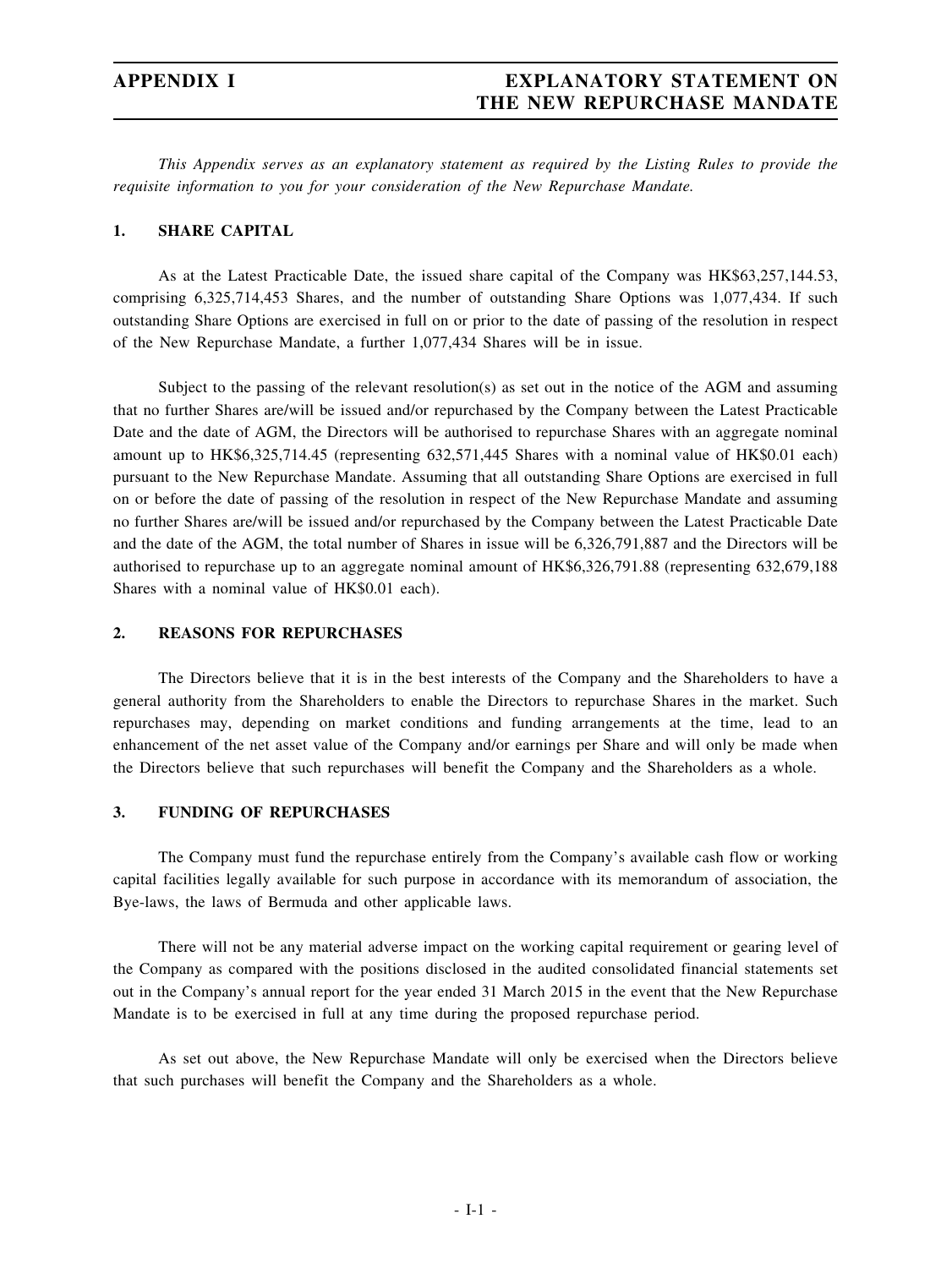#### **4. DIRECTORS, THEIR CLOSE ASSOCIATES AND CORE CONNECTED PERSONS**

None of the Directors nor, to the best of their knowledge having made all reasonable enquiries, any of their close associates, have any present intention, in the event that the New Repurchase Mandate is approved by the Shareholders at the AGM, to sell Shares to the Company under the New Repurchase Mandate.

No core connected person has notified the Company that he has a present intention to sell any Shares to the Company, or that he has undertaken not to sell any Shares held by him to the Company, in the event that the New Repurchase Mandate is granted by the Shareholders at the AGM.

### **5. SHARE REPURCHASE MADE BY THE COMPANY**

The Company had not purchased any Shares (whether on the Stock Exchange or otherwise) in the six months preceding the Latest Practicable Date.

#### **6. DIRECTORS' UNDERTAKING**

The Directors have undertaken to the Stock Exchange that they will exercise the powers of the Company to make repurchases pursuant to the New Repurchase Mandate in accordance with the Listing Rules, the memorandum of association of the Company, the Bye-laws and the applicable laws of Bermuda so far as the same may be applicable.

#### **7. EFFECT OF THE TAKEOVERS CODE**

If, on the exercise of the power to repurchase Shares pursuant to the New Repurchase Mandate, a Shareholder's proportionate interest in the voting rights of the Company increases, such increase will be treated as an acquisition for the purpose of Rule 32 of the Takeovers Code. As a result, a Shareholder or a group of Shareholders acting in concert (as defined in the Takeovers Code), depending on the level of such increase, could obtain or consolidate control of the Company and may become obliged to make a mandatory offer in accordance with Rules 26 and 32 of the Takeovers Code.

As at the Latest Practicable Date and to the best knowledge and belief of the Directors, the substantial shareholder, namely Wang On Group was interested or deemed to be interested in approximately 22.08% of the existing issued share capital of the Company. In the event that the Directors should exercise in full the power to repurchase Shares under the New Repurchase Mandate and if there is no other change in the issued share capital of the Company, the shareholding of Wang On Group in the Company will be increased to approximately 24.53% of the issued share capital of the Company. The Directors are not aware of any consequence which may arise under the Takeovers Code as a result of any repurchases made under the New Repurchase Mandate.

The Directors have no present intention to exercise the power to repurchase the Shares to the extent that the aggregate amount of the share capital of the Company in public hands would be reduced to less than 25%.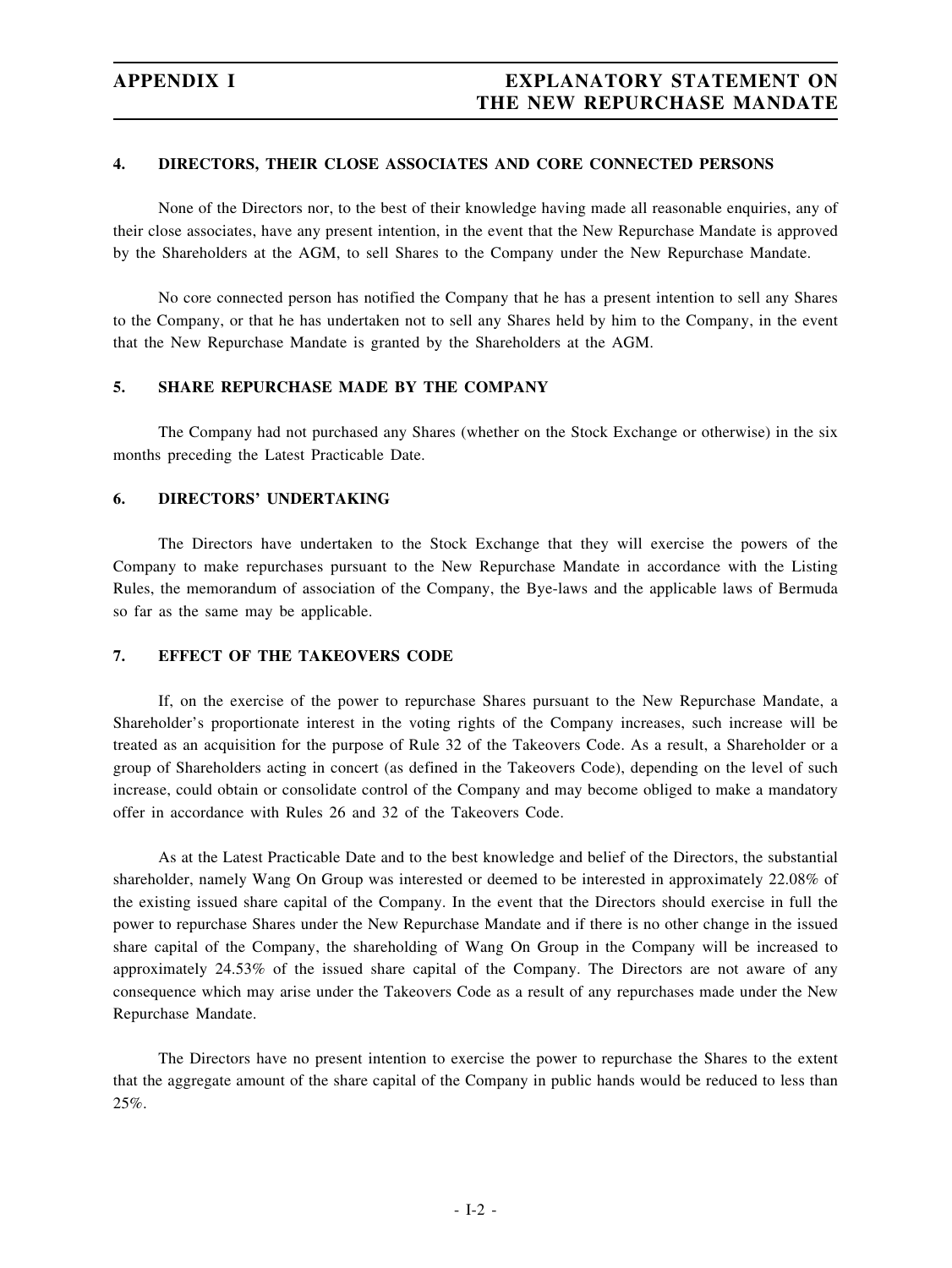## **APPENDIX I EXPLANATORY STATEMENT ON THE NEW REPURCHASE MANDATE**

### **8. SHARE PRICES**

The highest and lowest prices at which the Shares have traded on the Stock Exchange in each of the last twelve months are as follows:

|                                                        | Price per Share |        |  |
|--------------------------------------------------------|-----------------|--------|--|
| <b>Month</b>                                           | <b>Highest</b>  | Lowest |  |
|                                                        | HK\$            | HK\$   |  |
|                                                        |                 |        |  |
| 2014                                                   |                 |        |  |
| July                                                   | 0.239A          | 0.176A |  |
| August                                                 | 0.201A          | 0.163A |  |
| September                                              | 0.197A          | 0.174A |  |
| October                                                | 0.184A          | 0.154A |  |
| November                                               | 0.155A          | 0.125A |  |
| December                                               | 0.145A          | 0.089A |  |
| 2015                                                   |                 |        |  |
| January                                                | 0.107A          | 0.087A |  |
| February                                               | 0.106A          | 0.093A |  |
| March                                                  | 0.143A          | 0.101A |  |
| April                                                  | 0.146           | 0.111A |  |
| May                                                    | 0.197           | 0.118  |  |
| June                                                   | 0.186           | 0.126  |  |
| July (up to and including the Latest Practicable Date) | 0.134           | 0.070  |  |

A: Shares prices adjusted due to the effect of the Rights Issue, as detailed in the Company's announcement dated *26 March 2015 and the prospectus dated 24 April 2015, respectively.*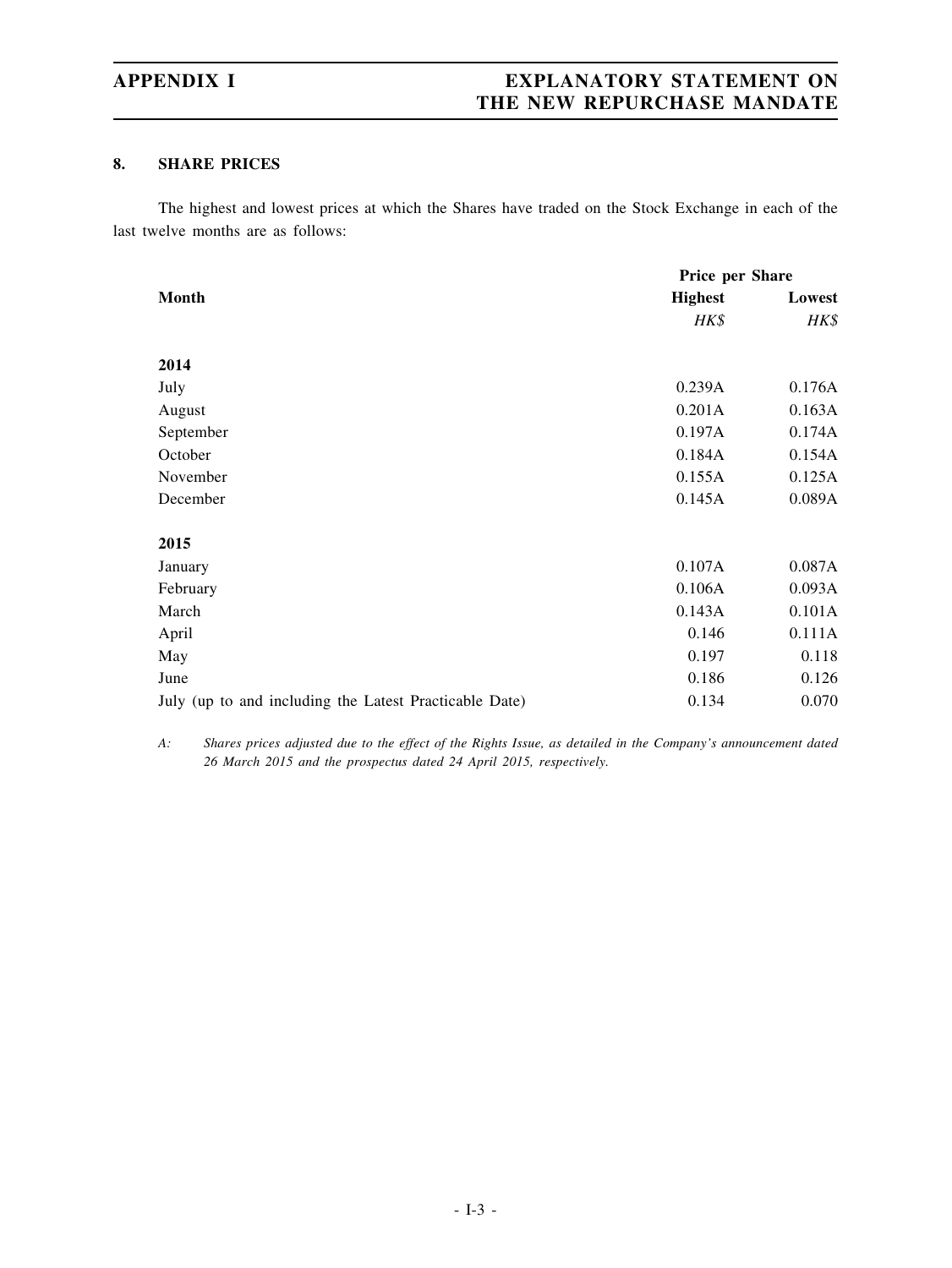## **APPENDIX II DETAILS OF THE RETIRING DIRECTORS PROPOSED FOR RE-ELECTION**

The biographical details of Mr. Tang Ching Ho, Ms. Tang Mui Fun and Mr. Cho Wing Mou, who are *proposed, and being eligible, to be re-elected at the AGM are set out as follows:*

#### **EXECUTIVE DIRECTORS**

**Mr. Tang Ching Ho,** *JP*, aged 53, was appointed as the Chairman of the Company in August 2001. He is also an authorised representative and a member of the remuneration committee, the nomination committee and the executive committee of the Company. He is responsible for the strategic planning, policy making and business development of the Group. He has extensive experience in corporate management. He is also the chairman of Wang On Group Limited, a company listed on the Stock Exchange. Mr. Tang is the committee member of the 12th National Committee of the Chinese People's Political Consultative Conference ("**CPPCC**") and is also appointed as a standing committee member and convener of the tenth CPPCC Guangxi Zhuang Autonomous Region Committee and the president of Federation of Hong Kong Guangxi Community Organisations Limited and a standing committee member of the third CPPCC Guangxi Yulin City Committee. He is the brother of Ms. Tang Mui Fun, an executive Director. Save as disclosed above, Mr. Tang did not hold any other directorship in listed companies in the past three years preceding the Latest Practicable Date.

Pursuant to the service agreement entered into between the Company and Mr. Tang Ching Ho on 18 June 2014, it was agreed that Mr. Tang's monthly salary would be increased from the then HK\$55,180 per month to HK\$1 million per month with effect from 1 July 2014, and he is also entitled to a yearly performance bonus on the basis of 3% of the audited consolidated net profit after tax of the Group in token of his contribution to the Group. Mr. Tang's emoluments was recommended by the remuneration committee of the Company and approved by the Board in accordance with the Bye-laws with reference to his experience, personal networking, duties, responsibilities, performance, leadership and specific tactful commercial insights. The terms of Mr. Tang's appointment is subject to the retirement by rotation and reelection at any subsequent annual general meeting of the Company in accordance with the provisions of the Bye-laws.

Save as disclosed above, as at the Latest Practicable Date, Mr. Tang did not have any relationship with any other Directors, senior management, substantial shareholders or controlling Shareholders nor have any interests in the Shares within the meaning of Part XV of the SFO.

There is no information which is discloseable nor is/was Mr. Tang involved in any of the matters required to be disclosed pursuant to any of the requirements of the provisions under paragraphs 13.51(2)(h) to  $13.51(2)(v)$  of the Listing Rules, and the Directors are not aware of any other matters regarding the reelection of Mr. Tang that needs to be brought to the attention of the Shareholders.

**Ms. Tang Mui Fun,** aged 44, joined the Group in 2000 and was appointed as the executive Director in September 2007. Ms. Tang is a member of the executive committee of the Company and acts as directors of certain subsidiaries of the Group. She is responsible for the overall strategic planning and development and policy making for the core business of the Group. She graduated from the University of Hull (England) with a bachelor degree in accountancy. Prior to joining the Group, she had four years of experience in the accounting and auditing fields and five years of experience in general management. She is a sister of Mr. Tang Ching Ho, the Chairman of the Company.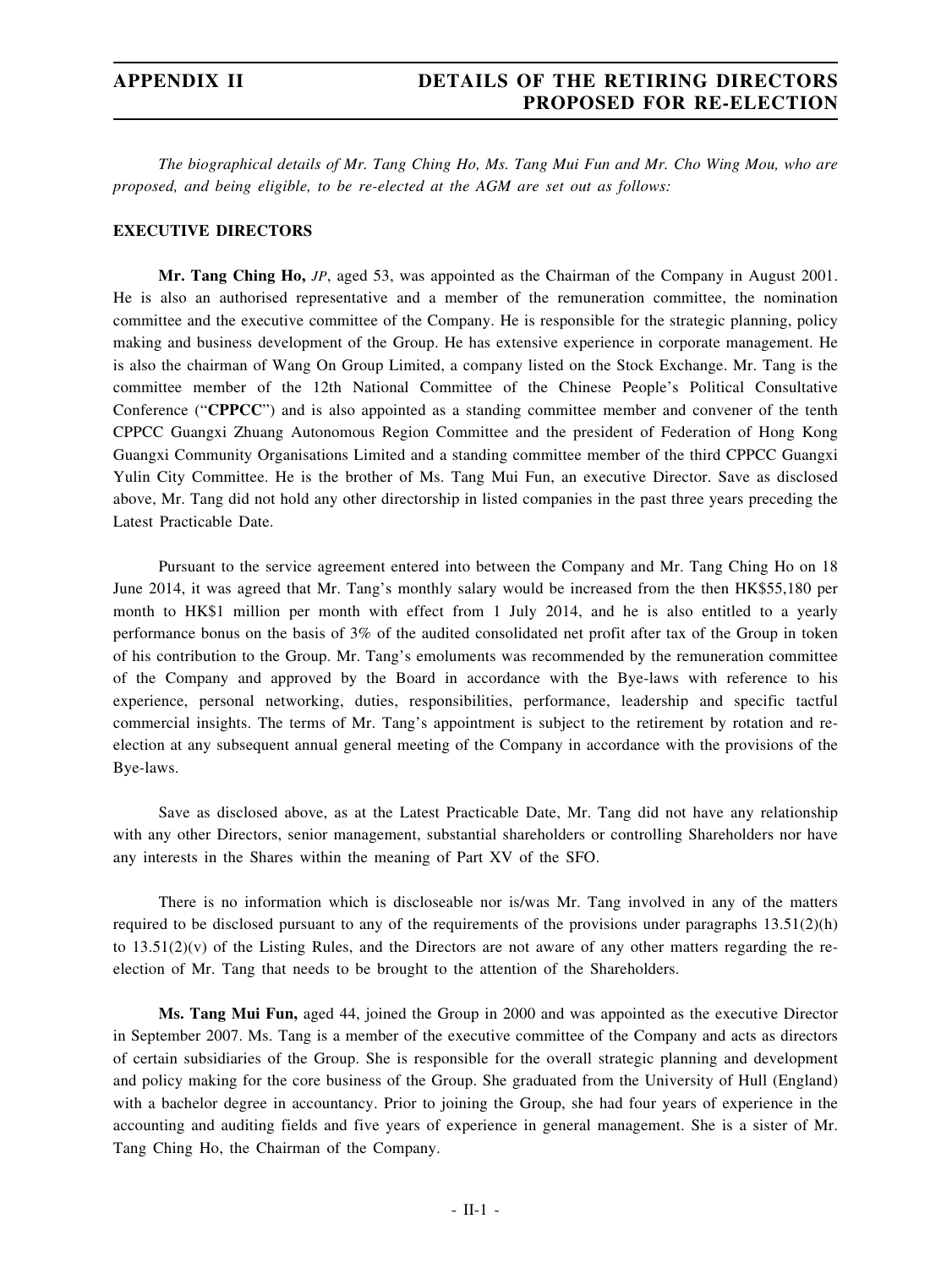## **APPENDIX II DETAILS OF THE RETIRING DIRECTORS PROPOSED FOR RE-ELECTION**

Pursuant to the service contract entered into between the Company and Ms. Tang, Ms. Tang is entitled to a remuneration of approximately HK\$1.7 million per annum and bonus at the discretion of the Board by reference to the Company's performance and the prevailing practice in the industry. The term of Ms. Tang's appointment is subject to the retirement by rotation and re-election at any subsequent annual general meeting of the Company in accordance with the provisions of the Bye-laws.

As at the Latest Practicable Date, Ms. Tang held 81,528 Share Options under the 2003 Share Option Scheme which are exercisable during the period between 8 January 2010 and 7 January 2019. Save as disclosed above, as at the Latest Practicable Date, Ms. Tang did not have any relationship with any other Directors, senior management, substantial or controlling Shareholders, nor have any interest in Shares within the meaning of Part XV of the SFO.

Ms. Tang did not hold any other directorship in listed companies in the past three years preceding the Latest Practicable Date.

There is no information which is discloseable nor is/was Ms. Tang involved in any of the matters required to be disclosed pursuant to any of the requirements of the provisions under paragraphs  $13.51(2)(h)$ to  $13.51(2)(v)$  of the Listing Rules, and the Directors are not aware of any other matters regarding the reelection of Ms. Tang that needs to be brought to the attention of the Shareholders.

#### **INDEPENDENT NON-EXECUTIVE DIRECTOR**

**Mr. Cho Wing Mou,** aged 74, joined the Company as an independent non-executive Director in September 2001. He is a member of the audit committee and the remuneration committee of the Company and the chairman of the nomination committee of the Company. Mr. Cho has over 42 years of experience in banking industry and was formerly as a director and deputy general manager of Hua Chiao Commercial Bank Limited and The China State Bank Limited. He is a committee member of the 8th Political Consultative Conference Guangxi, a committee member of the 1st to 3rd Political Consultative Conference of Yulin City, Guangxi Province and a committee member of Political Consultative Conference of Maoming City, Guangdong Province and also the Chairman of Supervisor Gee Tuck General Association Hong Kong Limited and the vice president of Gee Tuck World Association Limited.

Mr. Cho has entered into a service contract with the Company for a term of not more than three years. In accordance with the terms of the service contract, Mr. Cho is entitled to a director's fee of HK\$120,000 per annum and will also be entitled to a fee in the amount of HK\$20,000 per annum determined with reference to his duties as a member of the audit committee of the Company. The terms of Mr. Cho's appointment is subject to the retirement by rotation and re-election at any subsequent annual general meeting of the Company in accordance with the provisions of the Bye-laws.

As at the Latest Practicable Date, Mr. Cho did not have any relationship with any other Directors, senior management, substantial or controlling Shareholders, nor have any interest in the Shares within the meaning of Part XV of the SFO. Also, as at the Latest Practicable Date, he did not hold any other positions with the Company or any member of the Group.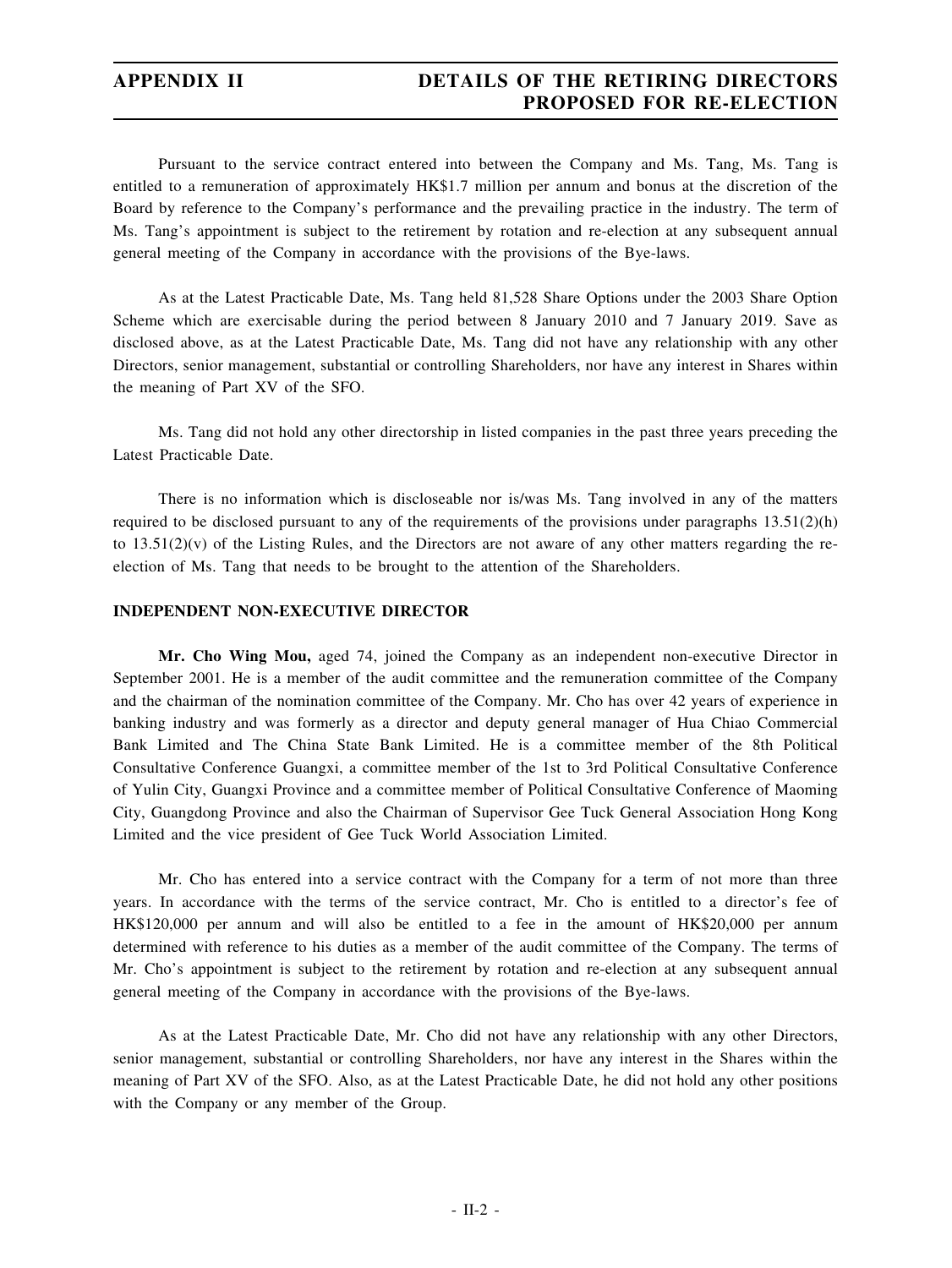## **APPENDIX II DETAILS OF THE RETIRING DIRECTORS PROPOSED FOR RE-ELECTION**

Mr. Cho did not hold any other directorship in listed companies in the past three years preceding the Latest Practicable Date.

There is no information which is discloseable nor is/was Mr. Cho involved in any of the matters required to be disclosed pursuant to any of the requirements of the provisions under paragraphs 13.51(2)(h) to 13.51(2)(v) of the Listing Rules, and the Directors are not aware of any other matters regarding the reelection of Mr. Cho that needs to be brought to the attention of the Shareholders.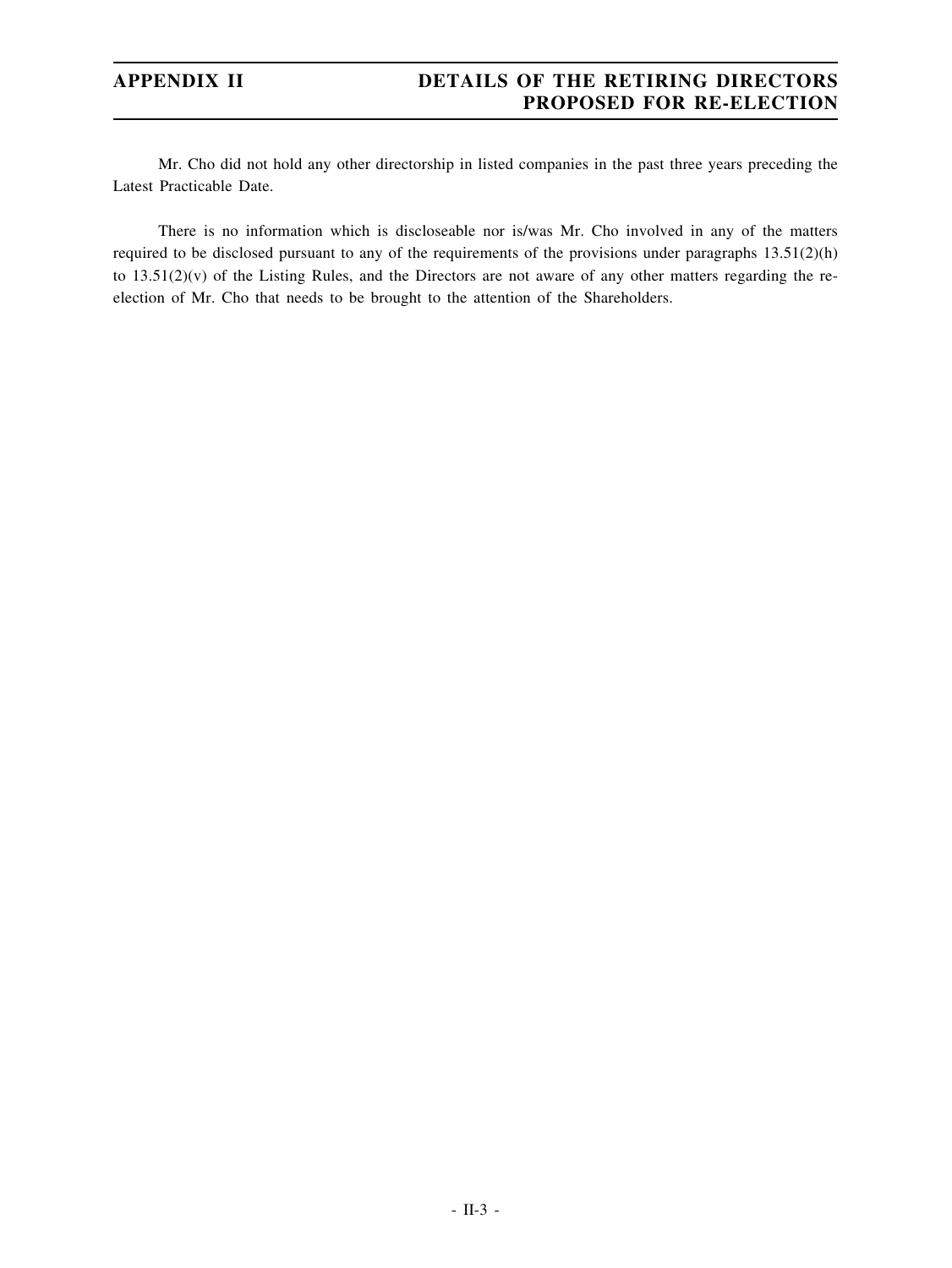

# **WAI YUEN TONG MEDICINE HOLDINGS LIMITED (位元堂藥業控股有限公司\* )**

*(Incorporated in Bermuda with limited liability)* **(Stock Code: 897)**

## **NOTICE OF ANNUAL GENERAL MEETING**

**NOTICE IS HEREBY GIVEN** that the annual general meeting (the "**AGM**") of Wai Yuen Tong Medicine Holdings Limited (位元堂藥業控股有限公司\* ) (the "**Company**") will be held at Palace Room, Basement 1, The Royal Garden, 69 Mody Road, Tsimshatsui East, Kowloon, Hong Kong, on Thursday, 20 August 2015 at 11:00 a.m. for the purpose of considering and, if thought fit, passing the following resolutions:

#### **ORDINARY RESOLUTIONS**

- 1. To receive, consider and adopt the audited consolidated financial statements and the reports of the directors and auditors of the Company for the year ended 31 March 2015.
- 2. To re-elect the following retiring directors:
	- (i) Mr. Tang Ching Ho as an executive director of the Company;
	- (ii) Ms. Tang Mui Fun as an executive director of the Company; and
	- (iii) Mr. Cho Wing Mou as an independent non-executive director of the Company; and
	- (iv) to approve their terms and authorise the board of directors (the "**Board**" or "**Directors**") to fix the remuneration of the Directors.
- 3. To re-appoint Ernst & Young as auditors of the Company and to authorise the Board to fix their remuneration.

**AS SPECIAL BUSINESS,** to consider and, if thought fit, pass with or without amendments the following resolutions as ordinary resolutions of the Company:

4. "**THAT** subject to and conditional upon the Listing Committee of The Stock Exchange of Hong Kong Limited (the "**Stock Exchange**") granting the listing of, and permission to deal in, the shares of HK\$0.01 each in the share capital of the Company (the "**Shares**") to be issued pursuant to the exercise of share options which may be granted under the New Scheme Limit (as defined below), the refreshment of the scheme limit of the Company's share option scheme

*\* For identification purpose only*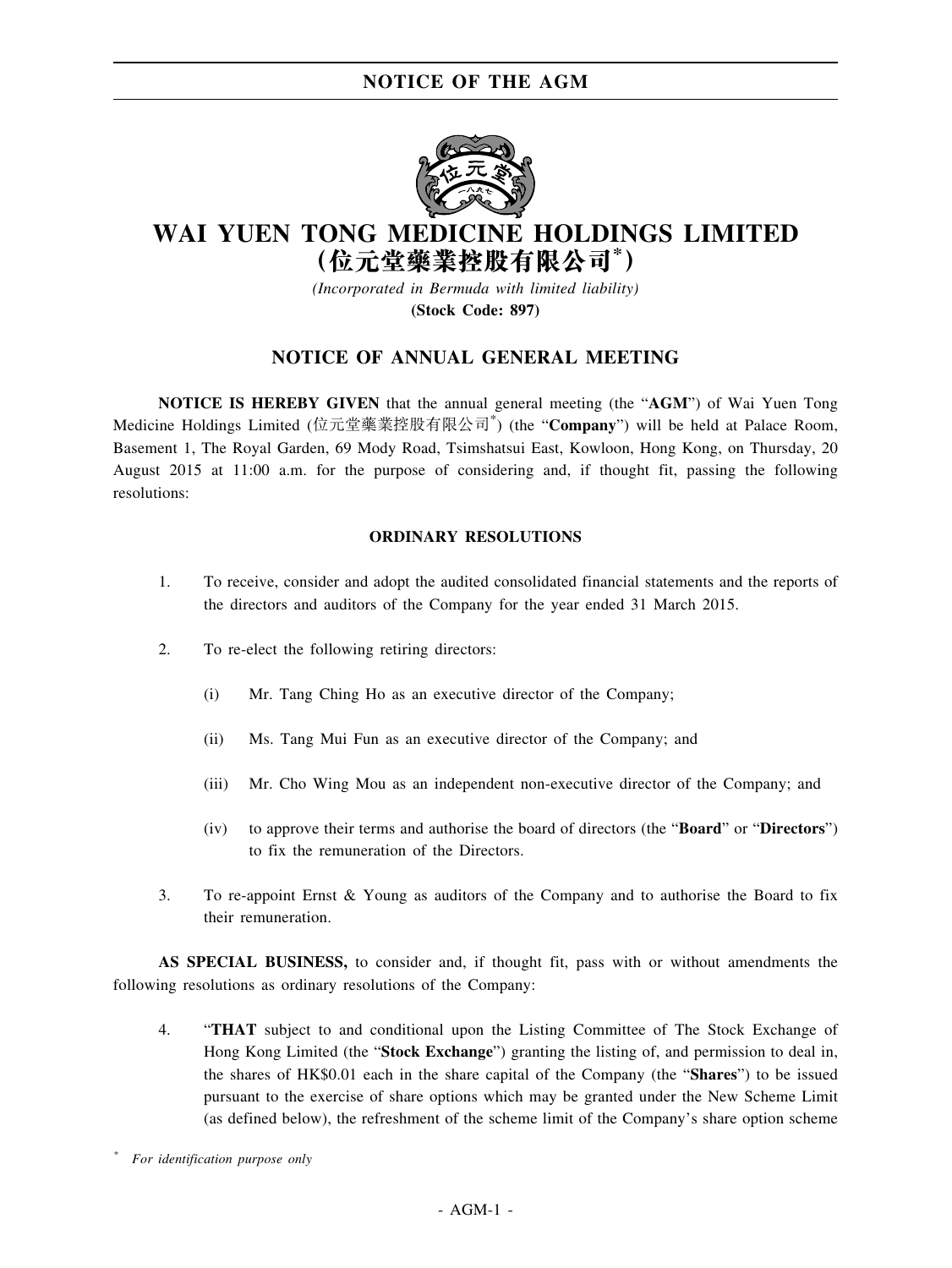adopted on 22 August 2013 and all other share option scheme(s) of the Company, up to  $10\%$ of the number of Shares in issue as at the date of passing of this resolution (the "**New Scheme Limit**") be and is hereby approved and any Director, or any two Directors if affixation of the common seal of the Company is necessary, be and is/are hereby authorised to do all such acts and execute all such documents to effect the New Scheme Limit."

#### 5. (A) "**THAT:**

- (a) subject to paragraph (b) below, the exercise by the Directors during the Relevant Period (as hereinafter defined) of all the powers of the Company to repurchase shares in the capital of the Company (the "**Shares**") be and is hereby generally and unconditionally approved;
- (b) the aggregate Shares which may be repurchased or agreed to be repurchased by the Company pursuant to the approval in paragraph (a) above shall not exceed 10% of the aggregate share capital of the Company in issue at the date of the passing of this resolution, and the said approval shall be limited accordingly; and
- (c) for the purpose of this resolution:

"**Relevant Period**" means the period from the passing of this resolution until whichever is the earliest of:

- (i) the conclusion of the next annual general meeting of the Company;
- (ii) the expiration of the period within which the next annual general meeting of the Company is required by the laws of Bermuda or the Company's bye-laws (the "**Bye-law(s)**") to be held; or
- (iii) the revocation or variation of the authority given under this resolution by an ordinary resolution of the shareholders of the Company in general meeting."

#### (B) "**THAT:**

(a) subject to paragraph (c) below, the exercise by the Directors during the Relevant Period (as hereinafter defined) of all the powers of the Company to allot, issue, grant, distribute and otherwise deal with additional Shares, and to make, issue or grant offers, agreements and options (including bonds, warrants and securities or debentures convertible into Shares or options) and rights of exchange or conversion which would or might require the exercise of such powers either during or after the Relevant Period, subject to and in accordance with all applicable laws, be and is hereby generally and unconditionally approved;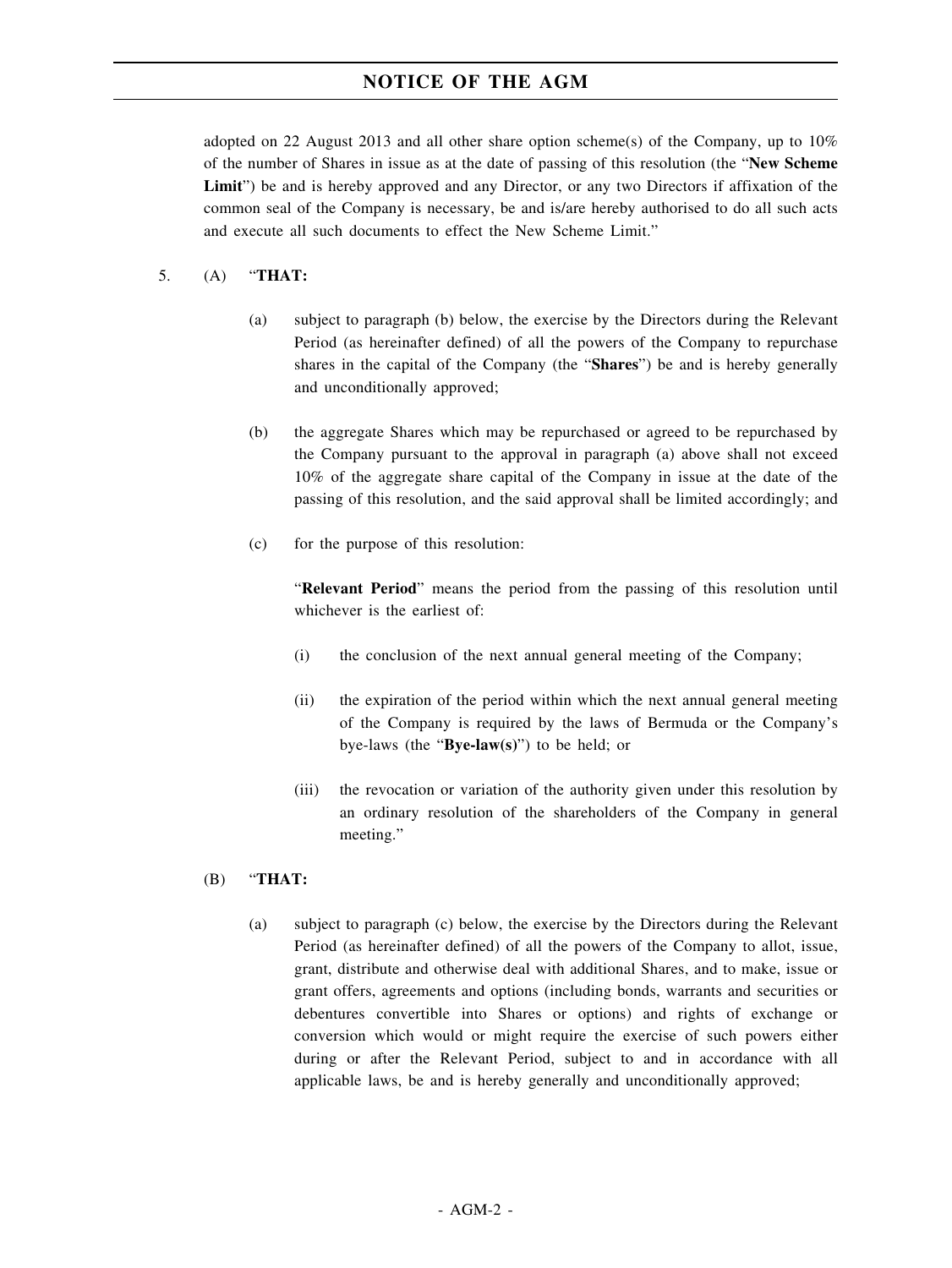- (b) the approval in paragraph (a) above shall be in addition to any other authorisations given to the Directors and shall authorise the Directors during the Relevant Period to make, issue or grant offers, agreements and options (including bonds, warrants and securities or debentures convertible into Shares or options) and rights of exchange or conversion which might require the exercise of such powers after the end of the Relevant Period;
- (c) the aggregate share capital allotted, issued, granted, distributed or otherwise dealt with or agreed conditionally or unconditionally to be allotted, granted, distributed or otherwise dealt with (whether pursuant to an option, a conversion or otherwise) by the Directors pursuant to the approval in paragraph (a) above, otherwise than pursuant to:
	- (i) a Rights Issue (as hereinafter defined);
	- (ii) the exercise of the rights of subscription or conversion under the terms of any warrants issued by the Company or any securities which are convertible into Shares;
	- (iii) the exercise of any share option under the share option scheme or similar arrangement for the time being adopted for the grant or issue to officers and/or employees of the Company and/or any of its subsidiaries of Shares or rights to acquire Shares; and
	- (iv) any scrip dividend or similar arrangement providing for the allotment of Shares in lieu of the whole or part of a dividend on the Shares in accordance with the Bye-laws in force from time to time,

shall not exceed the aggregate of (aa) 20% of the aggregate share capital of the Company in issue at the date of the passing of this resolution; and (bb) (if the Directors are so authorised by a separate ordinary resolution of the shareholders of the Company) the aggregate share capital of the Company repurchased by the Company subsequent to the passing of this resolution (up to a maximum equivalent to 10% of the aggregate share capital of the Company in issue at the date of the passing of this resolution), the said approval shall be limited accordingly; and

(d) for the purpose of this resolution:

"**Relevant Period**" means the period from the passing of this resolution until whichever is the earliest of:

(i) the conclusion of the next annual general meeting of the Company;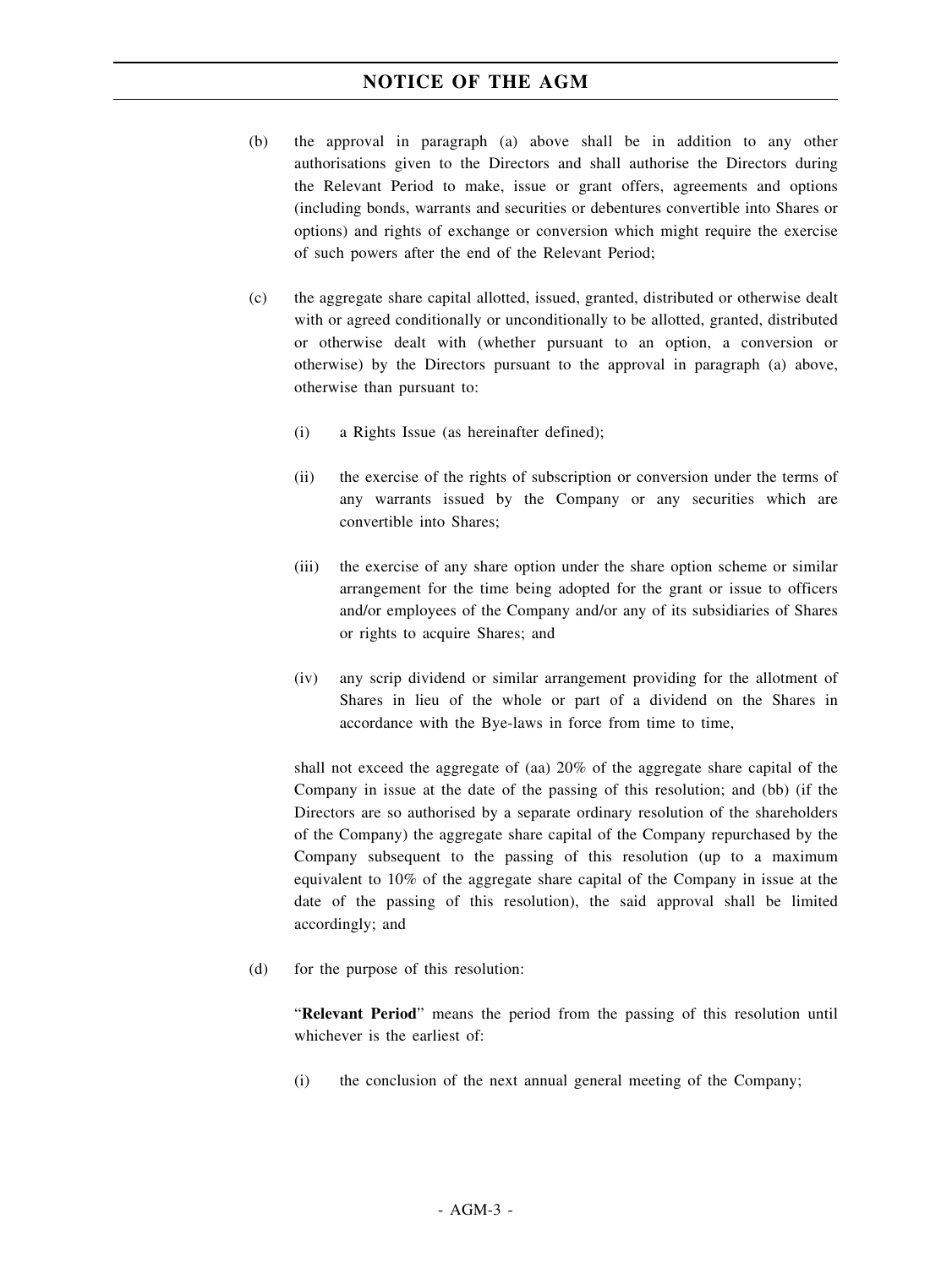- (ii) the expiration of the period within which the next annual general meeting of the Company is required by Bermuda law or the Bye-laws to be held; or
- (iii) the revocation or variation of the authority given under this resolution by an ordinary resolution of the shareholders of the Company in general meeting; and

"**Rights Issue**" means the allotment, issue or grant of Shares pursuant to an offer of Shares open for a period fixed by the Directors to holders of Shares or any class thereof on the register of members on a fixed record date in proportion to their then holdings of such Shares or class thereof (subject to such exclusions or other arrangements as the Directors may deem necessary or expedient in relation to fractional entitlements or having regard to any restrictions or obligations under the laws of, or the requirements of, any recognised regulatory body or stock exchange in any territory outside Hong Kong)."

(C) "**THAT** conditional upon the passing of the resolutions numbered 5(A) and 5(B) above, the general mandate granted to the Directors to exercise the powers of the Company to allot, issue and otherwise deal with additional Shares pursuant to the resolution numbered 5(B) above be and is hereby extended by the addition to the aggregate share capital of the Company which may be allotted and issued or agreed conditionally or unconditionally to be allotted and issued by the Directors pursuant to such general mandate an amount representing the aggregate share capital of the Company repurchased or agreed to be repurchased by the Company since the granting of the general mandate pursuant to resolution numbered 5(A) above, provided that such amount shall not exceed 10% of the share capital of the Company in issue at the date of the passing of this resolution."

> By Order of the Board **Wai Yuen Tong Medicine Holdings Limited (位元堂藥業控股有限公司\* ) Mak Yuen Ming, Anita** *Company Secretary*

Hong Kong, 22 July 2015

*Registered office:* Clarendon House 2 Church Street Hamilton HM 11 Bermuda

*Head office and principal place of business:* 5/F., Wai Yuen Tong Medicine Building 9 Wang Kwong Road Kowloon Bay Kowloon Hong Kong

*<sup>\*</sup> For identification purpose only*